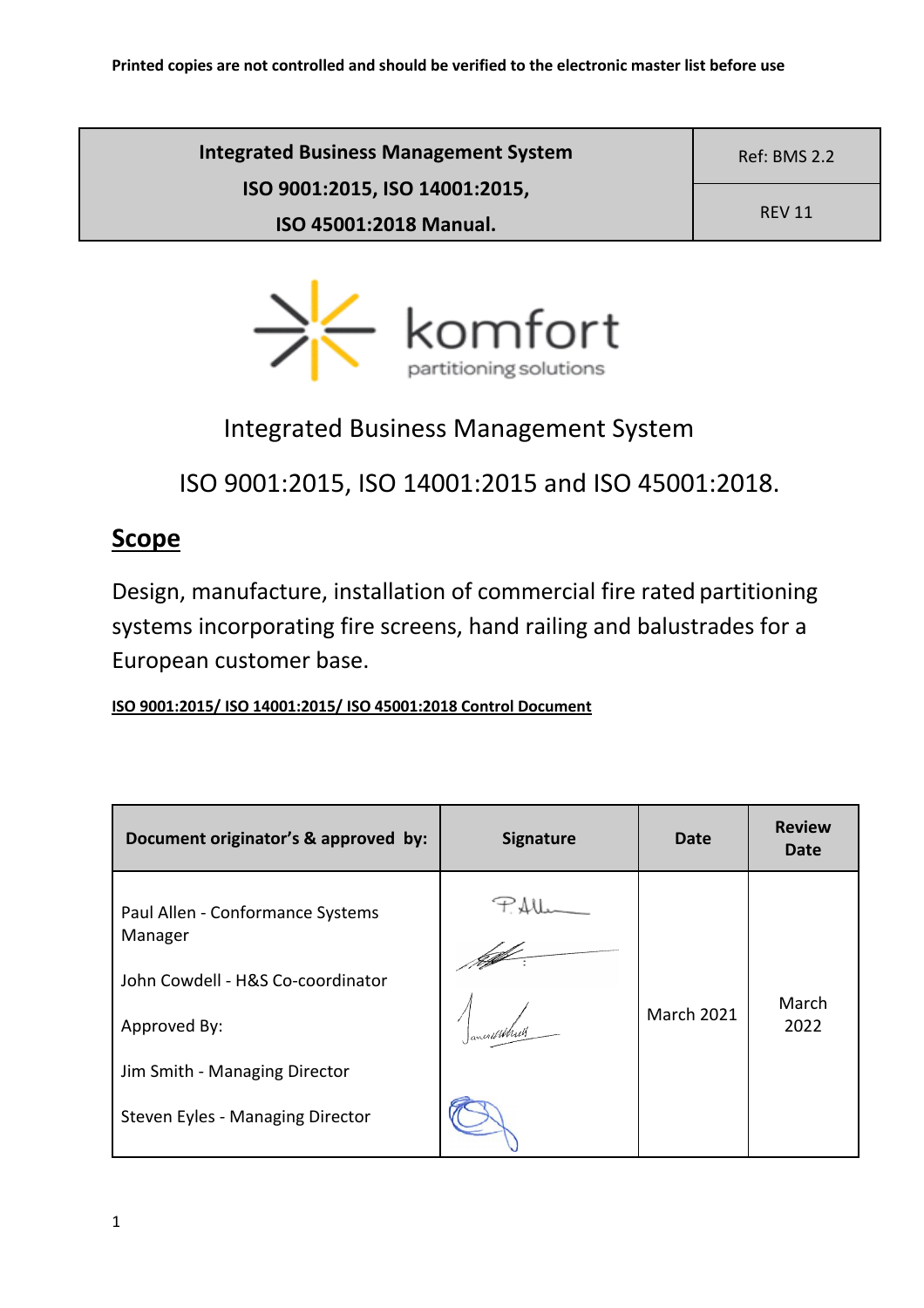## **Table of Contents**

#### **Clause 4 - Context of the organisation**

- 4.1 Understanding the organisation and its context
- 4.2 Understanding the needs and expectations of interested parties
- 4.3 Determining the scope of the integrated Business Management System
- 4.4 Integrated Business Management System and its processes

#### **Clause 5 - Leadership**

- 5.1 Leadership and commitment
	- 5.1.1 Leadership and commitment for the quality management system
	- 5.1.2 Customer focus
- 5.2 Quality, Environmental and OH&S Policy
- 5.3 Organisational roles, responsibilities and authorisation
- 5.4 Consultation and Participation of Workers

#### **Clause 6 - Planning for the quality management system**

- 6.1 Actions to address risks & opportunities
- 6.1.2 Information Security Risk Assessment
- 6.1.3 Information Security Risk Treatment

#### **Environmental**

- 6.1.2 Environmental Aspects
- 6.1.3 Compliance Obligations
- 6.1.4 Planning Actions

#### Health and Safety

- 6.1.1 Actions to address risks & opportunities
- 6.1.2 Hazard Identification and Assessment of Risks & Opportunities
- 6.1.2.1 Hazard Identification
- 6.1.2.2 Assessment of OH&S risks and other risks to the OH&S System
- 6.1.2.3 Assessment of OH&S opportunities and other opportunities to the OH&S System
- 6.1.3 Determination of Legal Requirements and other Requirements
- 6.1.4 Planning Action

#### Environmental

- 6.2.1 Environmental Objectives
- 6.2.2 Planning actions to achieve environmental objectives

## Health and Safety

- 6.2 OH&S Objectives and planning to achieve them
- 6.2.1 OH&S Objectives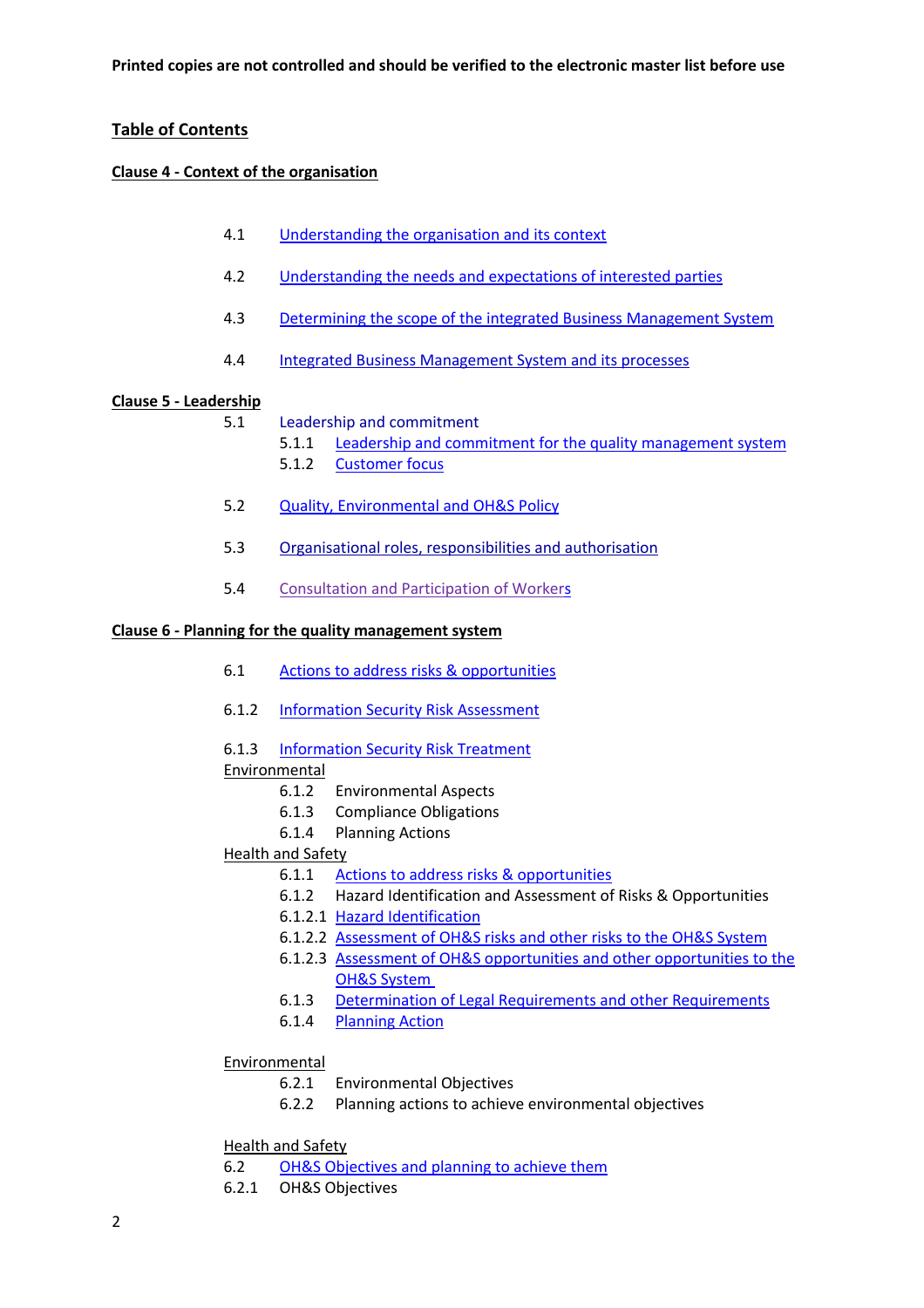- 6.2.2 Planning to achieve OH&S objectives
- 6.2 Quality, Environmental, Information Security and OH&S objectives and planning to achieve them
- 6.3 Planning of changes

#### **Clause 7 - Support**

- 7.1 Resources
	- 7.1.1 General
	- 7.1.2 People
	- 7.1.3 Infrastructure
	- 7.1.4 Environment for the operation of processes
	- 7.1.5 Monitoring and measuring systems
	- 7.1.6 Organisational knowledge
- 7.2 Competence
- 7.3 Awareness
- 7.4 Communication
	- Health & Safety
	- 7.4.1 General
	- 7.4.2 Internal Communications
	- 7.4.3 External Communications

#### 7.5 Documented Information

- 7.5.1 General
- 7.5.2 Creating and updating
- 7.5.3 Control of documented information

#### **Clause 8 - Operation**

- 8.1 Operational planning & control
- 8.1.1 General
- 8.1.2 Eliminating hazards and reducing OH&S risks
- 8.1.3 Management of change
- 8.1.4 Procurement
	- 8.1.4.1 General
		- 8.1.4.2 Contractors
		- 8.1.4.3 Outsourcing
- 8.2 Determination of requirement for products and services
	- 8.2.1 Customer communication
	- 8.2.2 Determination of requirements related to products and services
	- 8.2.3 Review of requirements related to products and services

#### OH&S

8.2 Emergency Preparedness and response

Environmental

8.2.2 Emergency preparedness and response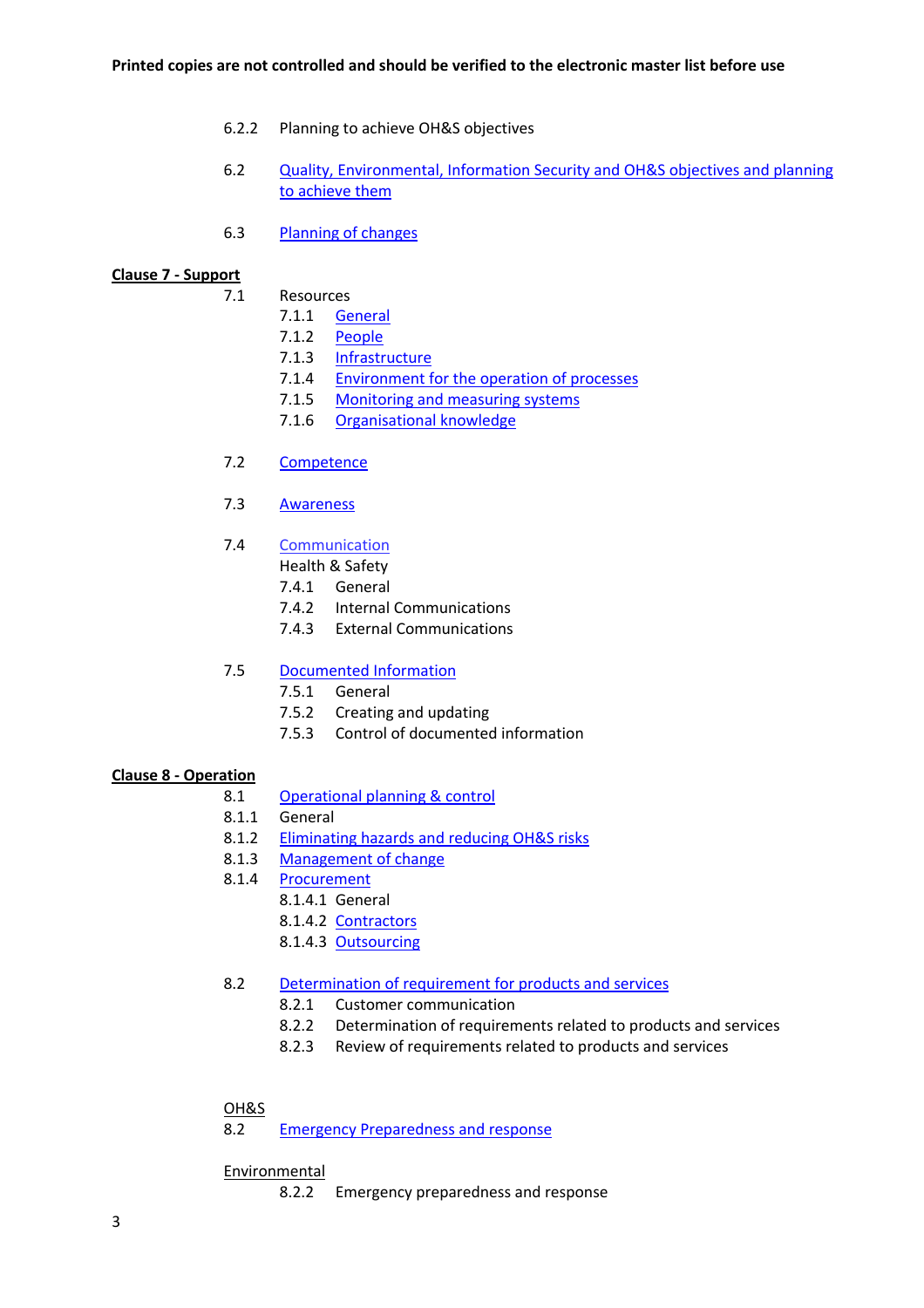#### 8.3 Design and development of product or services

- 8.3.1 General
- 8.3.2 Design and development planning
- 8.3.3 Design and development inputs
- 8.3.4 Design and development controls
- 8.3.5 Design and development outputs
- 8.3.6 Design and development changes
- 8.4 Control of externally provided products and services
	- 8.4.1 General
	- 8.4.2 Type & extent of control of external provisions
	- 8.4.3 Information for external parties

#### 8.5 Production and service provision

- 8.5.1 Control of production and service provision
- 8.5.2 Identification and traceability
- 8.5.3 Property belonging to customers or external parties
- 8.5.4 Preservation
- 8.5.5 Post-delivery activities
- 8.5.6 Control of changes
- 8.6 Release of products and services
- 8.7 Control of non-conforming process outputs, products or services

#### **Clause 9 - Performance evaluation**

9.1 Monitoring, measurement, analysis and evaluation

- 9.1.1 General
- 9.1.2 Customer satisfaction
- 9.1.3 Analysis and evaluation
- OH&S
	- 9.1.1 General
	- 9.1.2 Evaluation of Compliance
- 9.2 Internal Audit
- 9.3 Management Review

#### **Clause 10 – Improvement**

- 10.1 General
- 10.2 Accident, non-conformity & corrective action
- 10.3 Continual improvement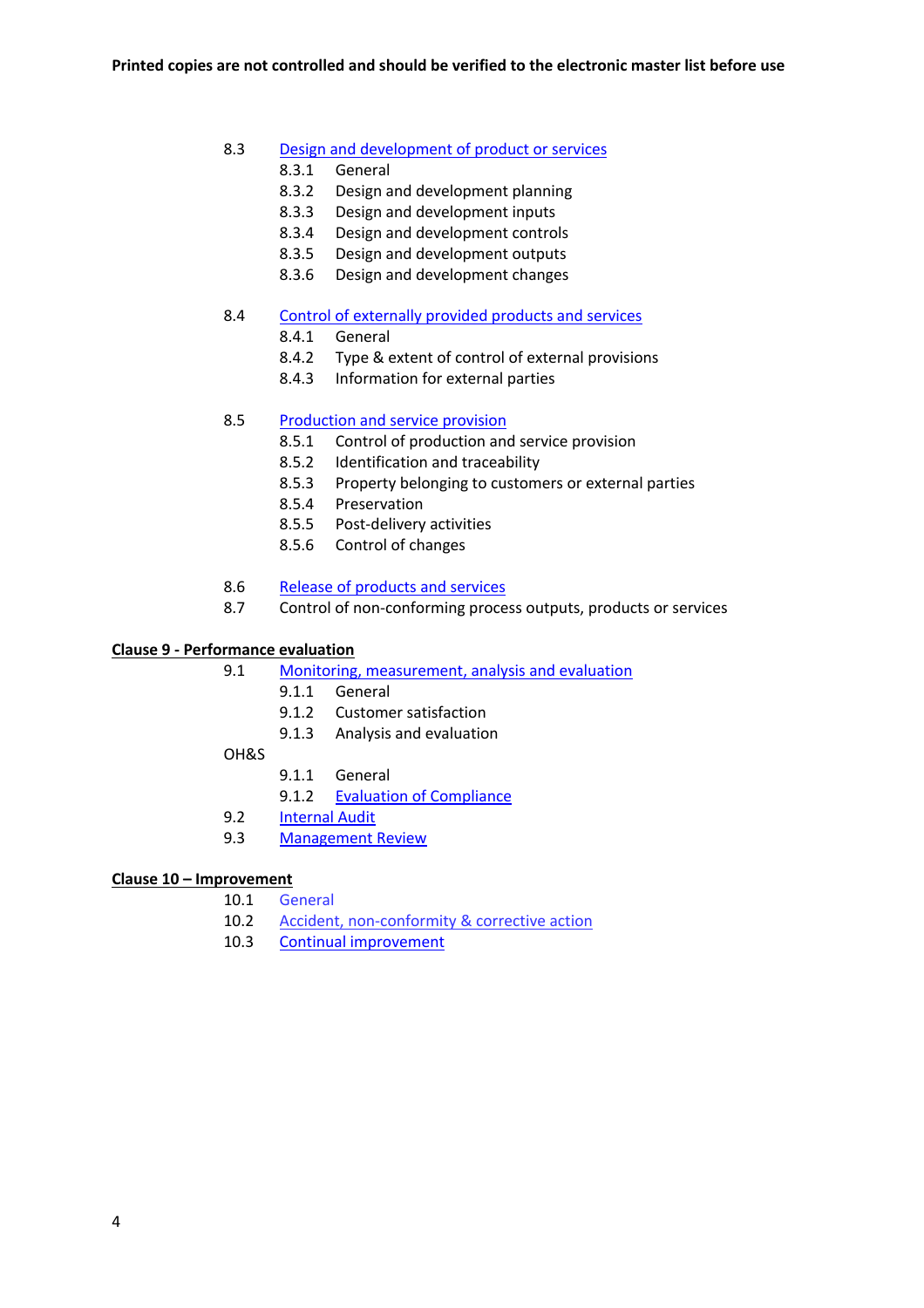#### **1. INTRODUCTION**

This document is the Business Management Manual (the Manual) of Komfort Partitions Limited and for the purpose of this manual will be referred to as 'BMS

The Manual is the property of Komfort Partitions Limited and is a controlled document.

The purpose of the Manual is to provide an overview of Komfort Partitions Limited, the activities it carries out and the quality standards of operation it conforms to.

It is not designed to act as a procedures manual, although it does carry information about where procedures information is located and the detailed information on documentation requirements for the procedures required by the respective standards.

This Manual is designed to meet the requirements of ISO9001:2015, ISO 14001:2015 and ISO 45001:2018 any standard which adopts the Annex SL structure

## **1.1 THE ISSUE STATUS**

The issue status is indicated by the version number in the header of this document. It identifies the issue status of this Manual.

When any part of this Manual is amended, a record is made in the Amendment Log.

The Manual can be fully revised and re-issued at the discretion of the Management Team.

Please note that this Manual is only valid on day of printing.

#### **1.2 PLAN-DO-CHECK-ACT Model**

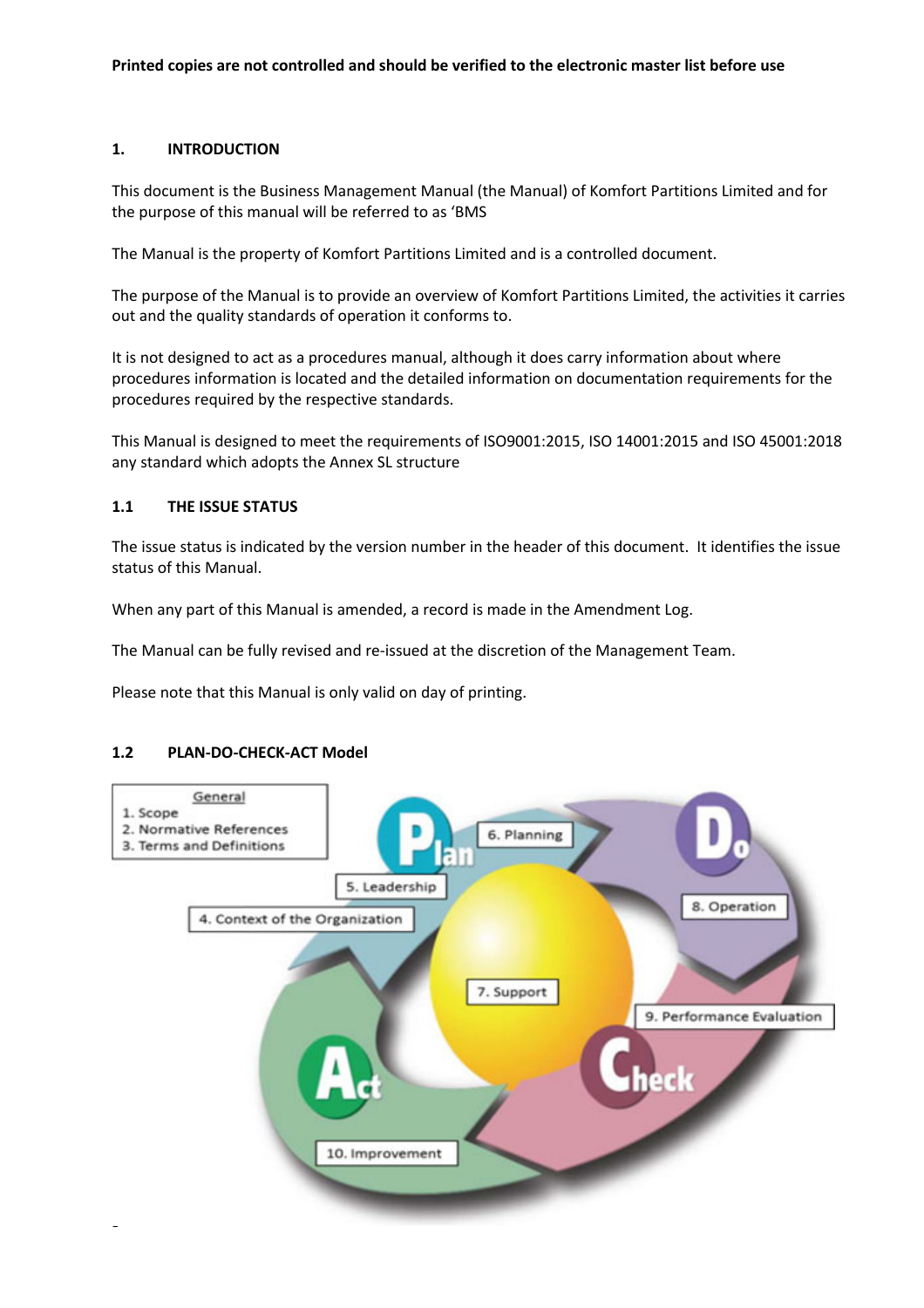It is the policy of Komfort Partitions Limited to maintain a quality system designed to meet the requirements of ISO 9001:2015, ISO 14001:2015, and ISO 45001 (or any other standard in line with Annex SL Structure) in pursuit of its primary objectives, the purpose and the context of the organisation.

It is the policy of Komfort Partitioning Limited to:

- $\triangleright$  Give satisfaction to all of our customers and other stakeholders and interested parties whenever possible, meeting and exceeding their expectations.
- $\triangleright$  Comply with all relevant legal and compliance obligations, approved codes of practice and all other requirements applicable to our activities including the nature, scale environmental and Health & Safety impacts of its activities, products and services.
- $\triangleright$  The reduction of hazards, prevention of injury, ill health, protection of the environment, including prevention of pollution, sustainable resource use, climate change mitigation and adaptation, the protection of biodiversity and ecosystems and any other specific commitments which are relevant to the context of the organisation.
- $\triangleright$  Provide all the resources, equipment, trained and skilled staff and any other requirements to enable these objectives to be met.
- $\triangleright$  Ensure that all employees are made aware of their individual obligations in respect of this quality, environmental and information security policy. This will be achieved by communication of the policy via the works notice boards and company intranet.
- $\triangleright$  Maintain a management system that will achieve these objectives and seek continual improvement in the effectiveness and performance of our management system based on "risk".
- $\triangleright$  Business Continuity plans will be produced, maintained and tested
- $\triangleright$  Ensure commitment to provide safe and healthy working conditions for the prevention of work related injury and ill health which satisfies the requirements of all of our customers, stakeholders and interested parties whenever possible and is specific to our risks and opportunities.
- $\triangleright$  Comply with all legal requirements, codes of practice and all other requirements applicable to our activities.
- $\triangleright$  The reduction of hazards, risks, prevention of injury, ill health and pollution.
- $\triangleright$  Provide all the resources of equipment, trained and competent staff and any other requirements to enable these objectives to be met.
- $\triangleright$  Ensure that all employees are made aware of their individual obligations in respect of this policy, and ensure that consultation and participation of workers, to be actively involved in the management of the system and the activities supplied.
- $\triangleright$  Maintain a management system that will achieve these objectives and seek continual improvement in the effectiveness and performance of our management system based on "risk".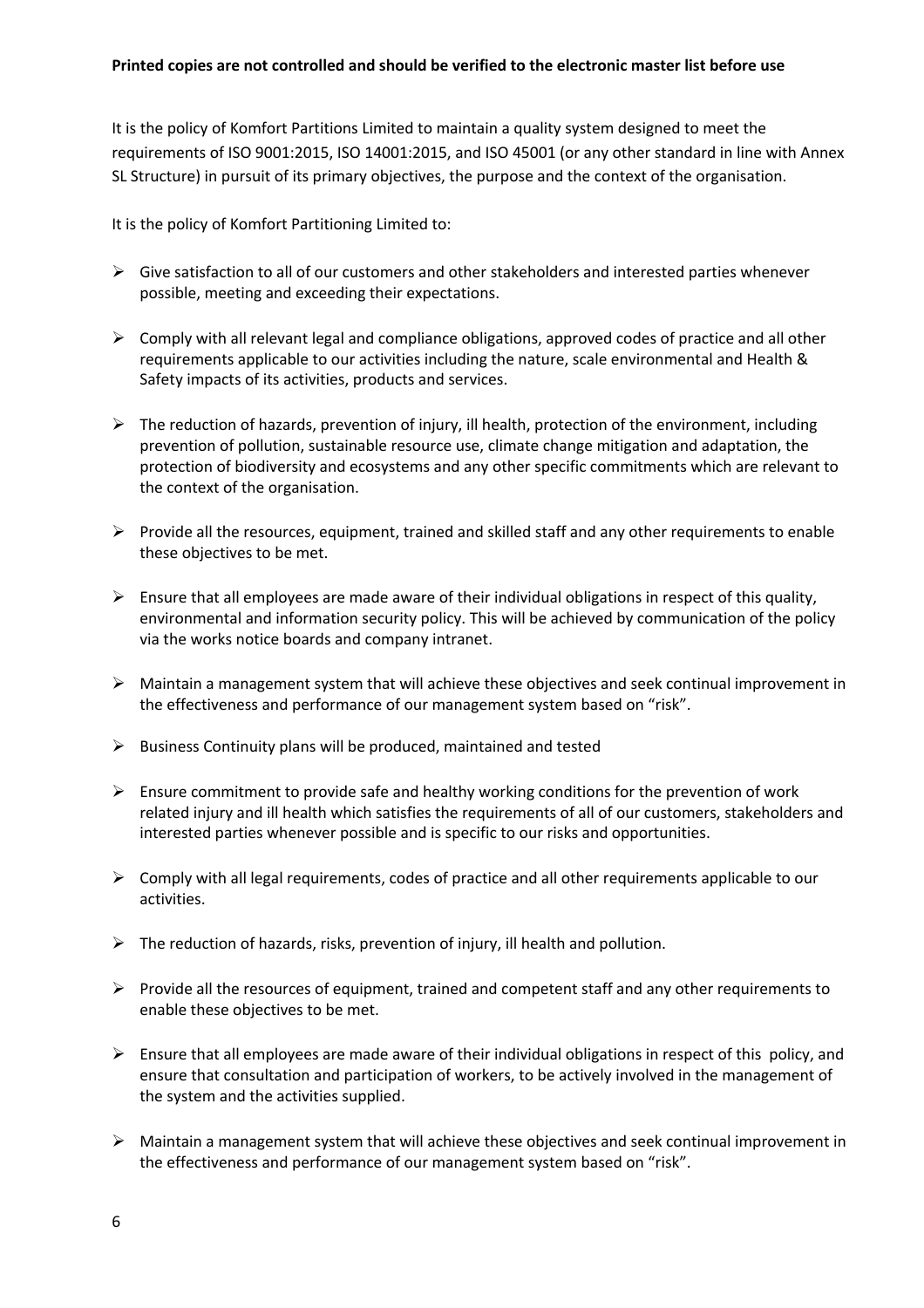$\triangleright$  Relevant training will be available to all employees and recorded on individual training plans

This quality, H&S and environmental policy provides a framework for setting, monitoring, reviewing and achieving our objectives, programmes and targets.

Customer service is an essential part of the quality, environmental and security process and to ensure this is fulfilled, all employees receive training to ensure awareness and understanding of quality, environmental and information security and its impact on customer service.

To ensure the company maintains its awareness for continuous improvement, the business management system is regularly reviewed by "Top Management" to ensure it remains appropriate and suitable to our business. The Business Management System is subject to both internal and external annual audits.

# **2. OVERVIEW OF THE ORGANISATION**

Komfort Partitioning Limited, established in December 2015 (formally Komfort Workspace) has operated for over 40 years in the interiors construction sector, services including manufacturing, supply and installation of commercial and industrial partitioning systems to a range of customers including Architects, Major Contractors, Installers and Distributors.

## *Komfort Organisation Chart*

## **2.1 SCOPE OF REGISTRATION**

The design, manufacture and installation of commercial fire rated partitioning systems, incorporating fire screens, handrailing and balustrades for a European customer base.

## **3. OBJECTIVES**

We aim to provide a professional and ethical service to our clients. In order to demonstrate our intentions, Our Management Team will analyse customer feedback data, internal performance data, financial performance data and business performance data to ensure that our Quality Objectives are being met.

## **Quality**

We have identified the following Quality Objectives in accordance with SMART (Specific, Measurable, Achievable, Realistic and Timed)

- We will endeavour to deliver our services to specification, on time and to the price quoted *Customer Feedback 2021 Customer Feedback Survey 2021 CIR Report Customer satisfaction folder*
- We will conduct our business in an ethical and professional manner *BMSF310 – Equality and fair treatment policy BMSF323 Modern Slavery Policy*
- We will endeavour to satisfy our clients' requirements and get things right first time. Should we make a mistake, we will admit it and rectify the situation as quickly as possible. *CIR Report BMSF016 - Corrective and Preventative Action Log*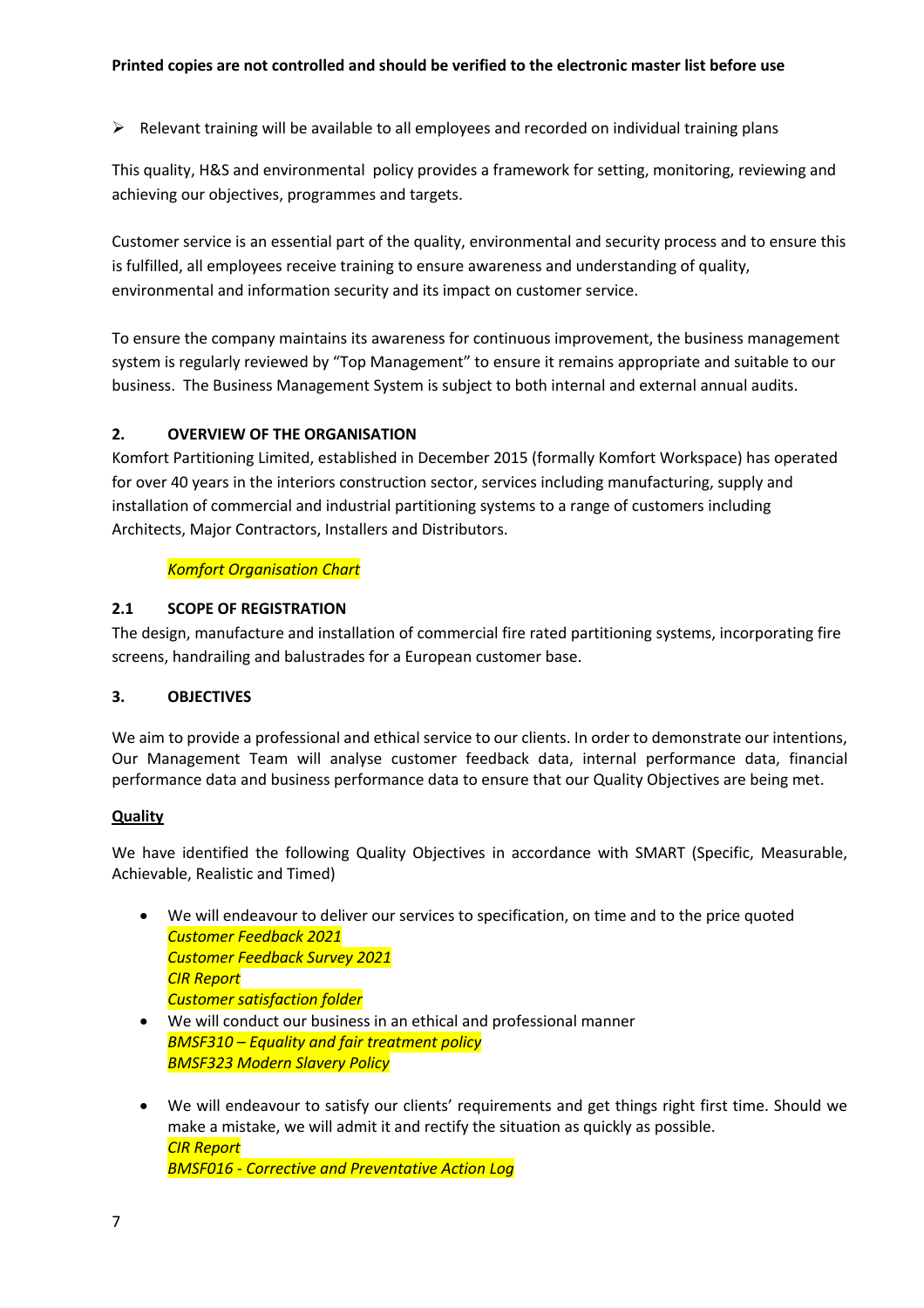## **Environmental**

We have identified the following Environmental Objectives in accordance with SMART (SMART – Specific, Measurable, Achievable, Realistic and Timed)

- We will comply with all compliance obligations, codes of practice and all other requirements applicable to our activities including the nature, scale and environmental impacts of its activities, products and services. This is measured in a variety of ways: *BMSF022 Aspects & Impacts Register. BMSF013 Legal Compliance Register.*
- We will ensure that the reduction of hazards, prevention of injury, ill health, protection of the environment, including prevention of pollution, sustainable resource use, climate change mitigation and adaptation, the protection of biodiversity and ecosystems are measured and acted upon accordingly. Waste streams are monitored and annual targets set to reduce the companies environmental impact *BMSF017 - HS&E Objectives & Targets*

*BMSF359 – Objectives BMSF356 – CROO Objectives*

## **OH&S OBJECTIVES**

We aim to provide a professional and ethical service to our clients. In order to demonstrate our intentions, our Management Team will analyse, internal performance data which includes risks & opportunities, applicable requirements, consultation with workers, financial performance data and business performance data to ensure that our OH&S Objectives are being met.

We have identified the following OH&S Objectives (Clause 6.2) in accordance with SMART (Specific, Measurable, Achievable, Realistic and Timed)

- We will reduce and mitigate the risk of accidents and incidents as far as reasonably practicable *KPL Accident Reporting Stats. BMSF017 - HS&E Objectives & Targets*
- We are committed to fostering a culture of strong behavioural OH&S through regular audits, training, toolbox talks, mentoring and to lead by example *Health & Safety Meetings Toolbox Talks Site Audits*
- We are committed to reporting and investigating all accidents, incidents and safety observations. *KPL Accident Reporting Stats*
- We will ensure that continual improvement and development of the OH&S management system is in line with the PDCA (Plan, Do, Check, Act) process. *KPL Accident Reporting Stats*. *Management Review Meeting Minutes Feb 2021 Minutes of meetings folder*
- We will ensure that all legal and legislation requirements are adhered to in line with our activities *BMSF013 - Legal Compliance Register.*
- We are committed to communicate all performance and activities of OH&S *Minutes of meetings folder Directors Monthly Reports\Monthly HS&E Report*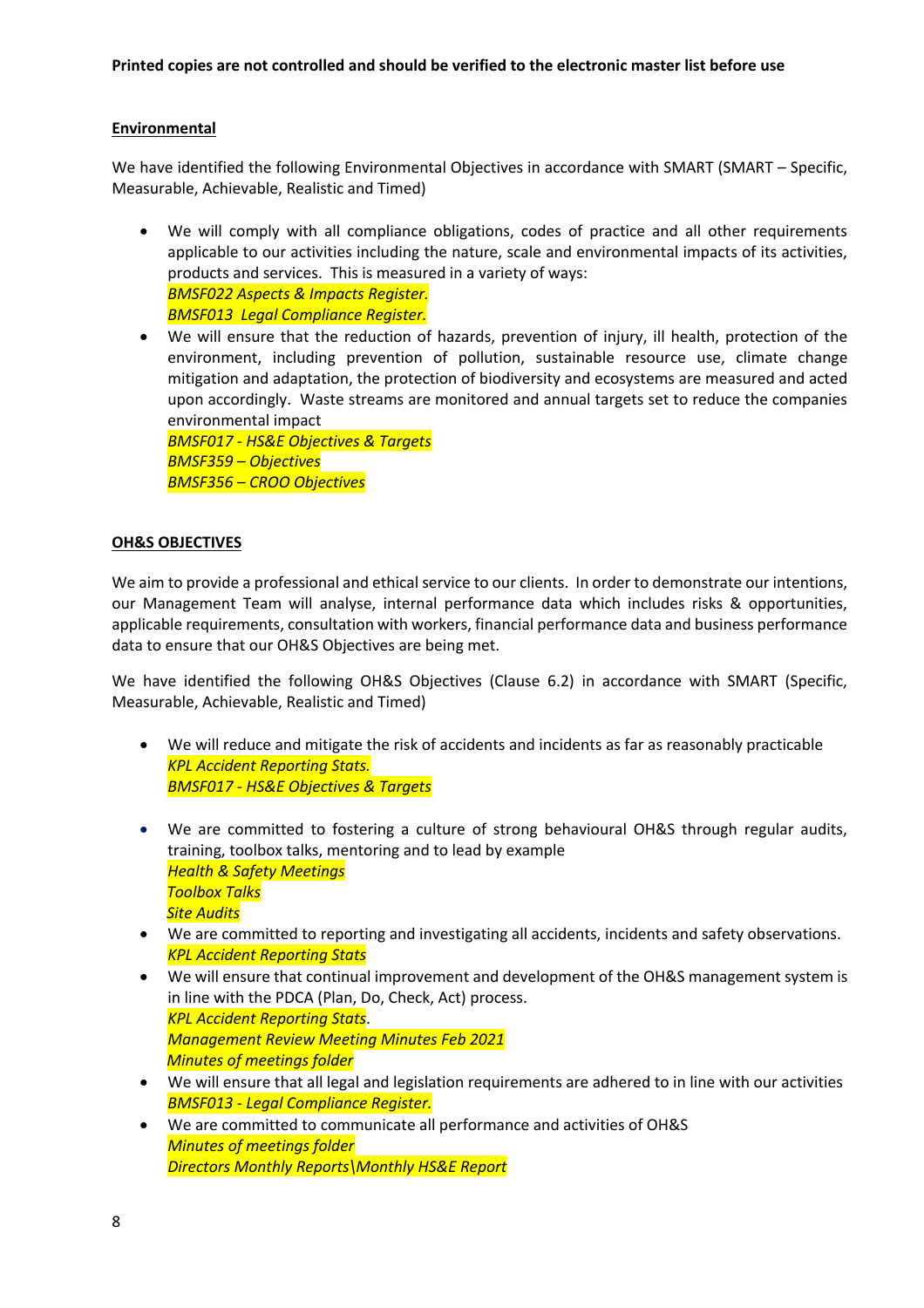## **4. CONTEXT OF THE ORGANISATION**

#### **4.1 Understanding the organisation and its context**

The context of the organisation is demonstrated within this Business Management System and all associated processes connected with the services / products offered.

The legal legislation / regulatory compliance to the service / products offered are listed below.

A list of applicable regulations and requirements can be found in the following documents:

| List all Legal and Regulatory Legislation<br>connected with the business                                                                  | Legal Compliance Register.                                                                  |
|-------------------------------------------------------------------------------------------------------------------------------------------|---------------------------------------------------------------------------------------------|
| <b>Glenndenning Insurance Brokers</b>                                                                                                     | Komfort insurance Certificate 2020                                                          |
| Accountants/Auditors                                                                                                                      | <b>UHY Calvert Smith LLP</b>                                                                |
| FSC/PEFC Timber Chain of Custody<br>Certification                                                                                         | <b>FSC Chain of custody (June date to be confirmed)</b>                                     |
| FORS Bronze accreditation - The Fleet<br>Operator Recognition Scheme (FORS) is a<br>voluntary accreditation scheme for fleet<br>operators | <b>FORS Bronze Komfort - Wednesbury.</b><br><b>FORS Bronze Komfort - Crawley</b>            |
| <b>ISO Accreditations</b>                                                                                                                 | <b>ISO 9001 Certificate</b><br><b>ISO 14001 Certificate</b><br><b>ISO 45001 Certificate</b> |
| RSA Public/Contractors/Motor Liability                                                                                                    | <b>Komfort Motor Insurance</b>                                                              |
| Discharge Permit Seven Trent Water                                                                                                        | <b>Severn Trent Water Folder</b>                                                            |
| IFC Door fire rated FD30/60 certification                                                                                                 | https://www.ifc.co.uk<br><b>IFC Field of Application Certificate</b>                        |
| Environmental Agency Flood risk site                                                                                                      | https://environmental-agency                                                                |
| Environmental permitting regulations 2016                                                                                                 | <b>BMSF022 Aspects &amp; Impacts Register.</b>                                              |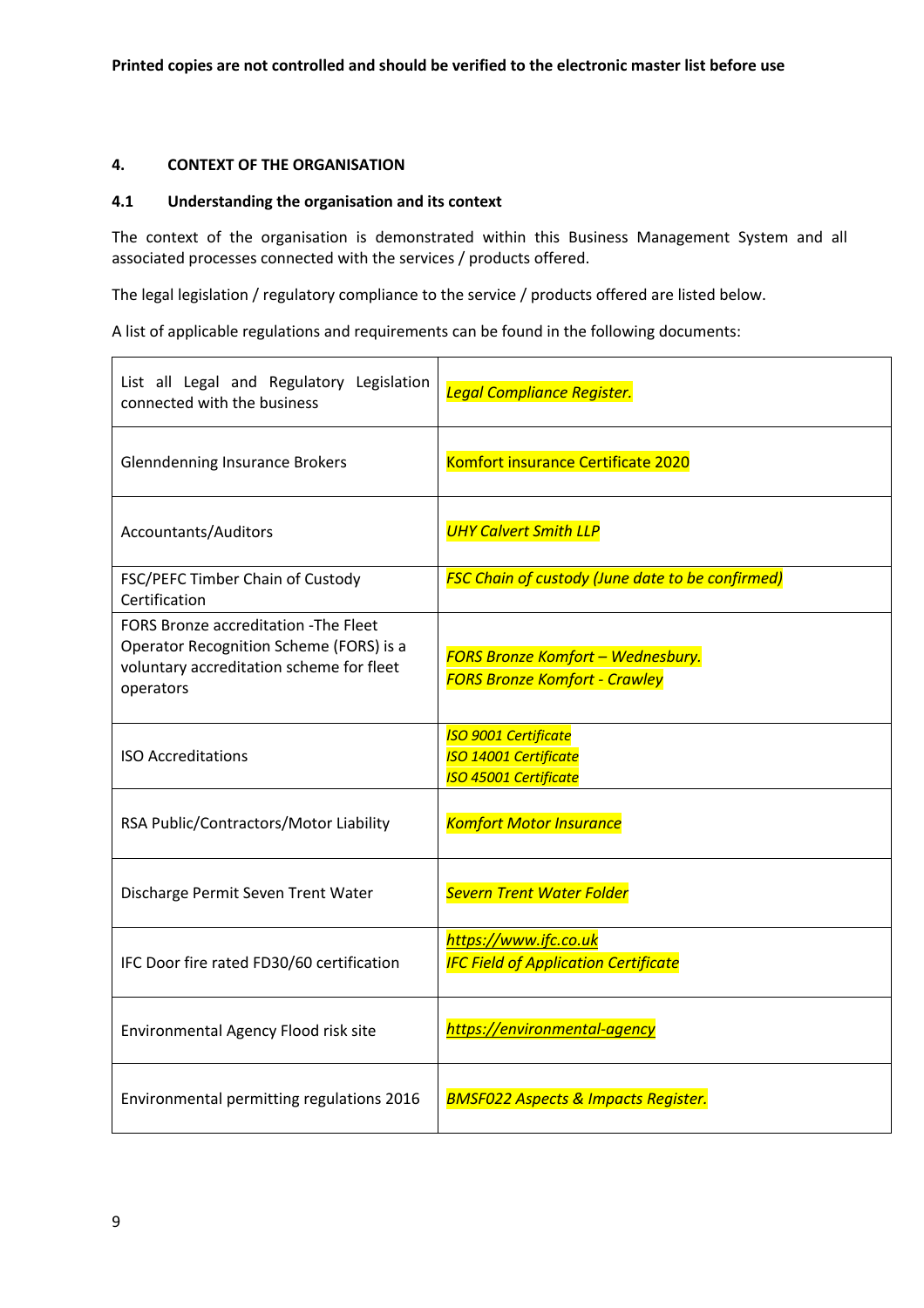| <b>Interested Parties</b>  | <b>Information Requirements</b>                                                                                                                                                |
|----------------------------|--------------------------------------------------------------------------------------------------------------------------------------------------------------------------------|
| Owners                     | Ensure that the business continues to function in a profitable manner.                                                                                                         |
| <b>Directors</b>           | Ensure that the business continues to function in a profitable manner without<br>hindrance and bureaucracy.                                                                    |
| Employees                  | Product knowledge and training to meet the customer and business<br>requirements. With ongoing internal and external training with an aim of<br>continuous improvement for all |
| Customers                  | Data protection, confidentiality company documentation                                                                                                                         |
| <b>Governing Bodies</b>    | Health & Safety Executive. Environmental Agency - To meet current legal<br>obligations                                                                                         |
| <b>Regulatory Bodies</b>   | Severn Trent - To meet current legal obligations                                                                                                                               |
| Sub-contractors            | PQQ. Up to date follow up information                                                                                                                                          |
| <b>Insurance Brokers</b>   | JD Glendenning                                                                                                                                                                 |
| <b>Auditors</b>            | <b>UHY Calvert Smith LLP</b>                                                                                                                                                   |
| Neighbouring businesses    | Making sure roads are not blocked and potential explosive materials cannot<br>impact on neighbouring companies                                                                 |
| GCI                        | Main frame CLOUD based Servers                                                                                                                                                 |
| Planet IT                  | IT support for daily KPL IT activities                                                                                                                                         |
| Others (e.g. Householders) | Environmental - water coarse River Tame runs along the edge perimeter of<br>Axcess 10 Business park estate. Flood plan in place in the event of local<br>flooding.             |

# **4.2 Understanding the needs and expectation of interested parties**

## **4.3 Determining the scope of the business management system which includes: ISO 9001:2015, ISO 14001:2013 & ISO 45001:2018**

## **Determining the scope of the business management system**

Determine the boundaries and applicability of the quality and environmental management system to establish its scope taking into account internal / external issues and the interested parties. This would also include the products and services of the organisation.

- Internal / external issues and the interested parties
- Compliance obligations
- Organisational units, functions and physical boundaries
- Activities, products and services
- Authority and ability to exercise control and influence.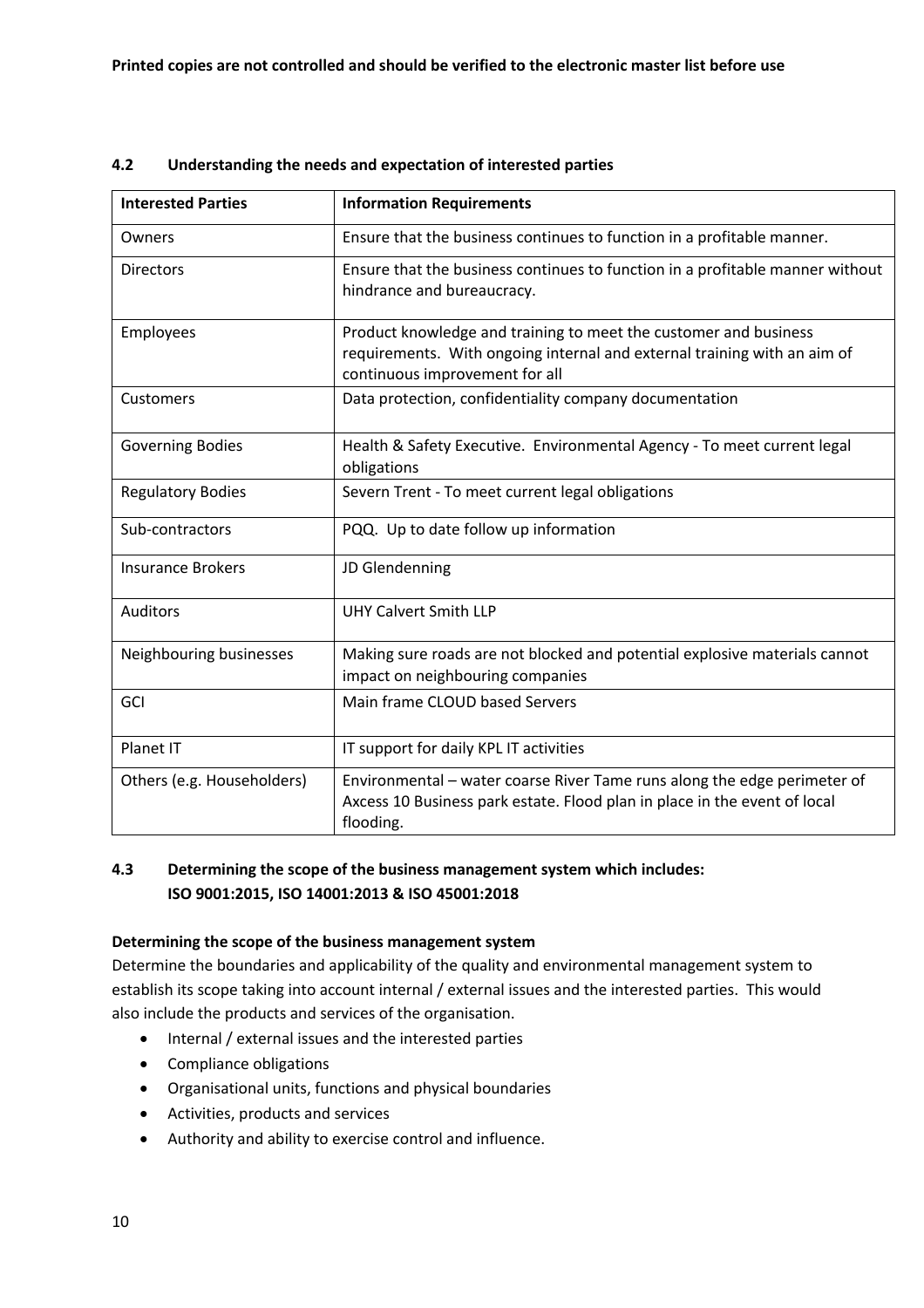## **Quality**

Komfort Partitioning Limited is responsible for the planning and delivery of its services. We work closely with our partner suppliers and customers to satisfy mutual requirements. We have a flow chart to illustrate the interaction of our core business processes, as shown below: (See 4.4)

## **Environmental**

Komfort Partitioning Limited recognizes that it has a moral and legal obligation to protect the environment and anyone that could be affected by its undertakings.

Good environmental practice is not separate from our business, it is central to everything we do, and we absolutely do not compromise on it and we will operate in a sustainable manner.

Therefore, as an integral and fundamental part of our business strategy and operating methods that we are committed to reducing our environmental impact and continually improving our environmental performance. To demonstrate our commitment to achieving this we are registered to ISO 14001, and hold accreditations with other professional bodies. We will set yearly targets and objectives, and arrange for external, third party auditors to regularly audit our business to ensure our ongoing compliance with these standards.

## **Health & Safety**

Komfort Partitioning Limited is fully aware and committed to its legal and moral obligation regarding the Health & Safety of its employees, contractors and sub-contractors and members of the public and road users.

We will monitor and report all accidents and near misses in accordance with all relevant current legislation. Komfort will conduct risk assessments and produce Safe Systems of Work which will be reviewed at least annually, or when there has been an incident.

#### **4.4 Business Management system and its processes**

Komfort Partitioning Limited is responsible for the planning and delivery of its products and services and ensuring that all information is held securely. We work closely with our partner suppliers and customers to satisfy mutual requirements. We have a flow chart of illustrate the interaction of our core business processes, as shown below:

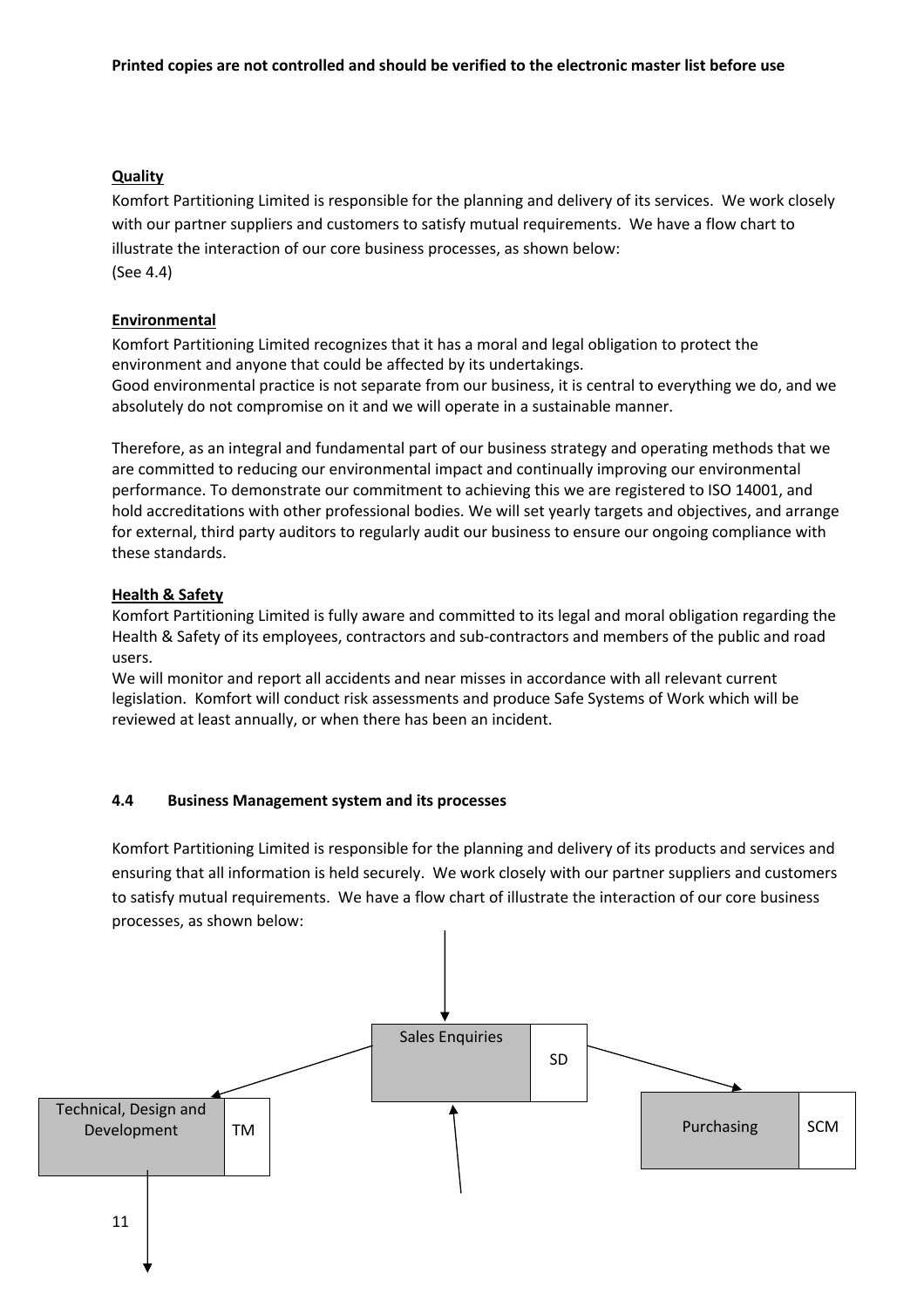#### **Printed copies are not controlled and should be verified to the electronic master list before use**



#### **4.5 Environmental Management system and its processes**

Komfort Partitioning Limited is responsible for the planning and delivery of its services. We work closely with our partner suppliers and customers to satisfy mutual requirements. Flow chart below illustrates the interaction of our core business processes:

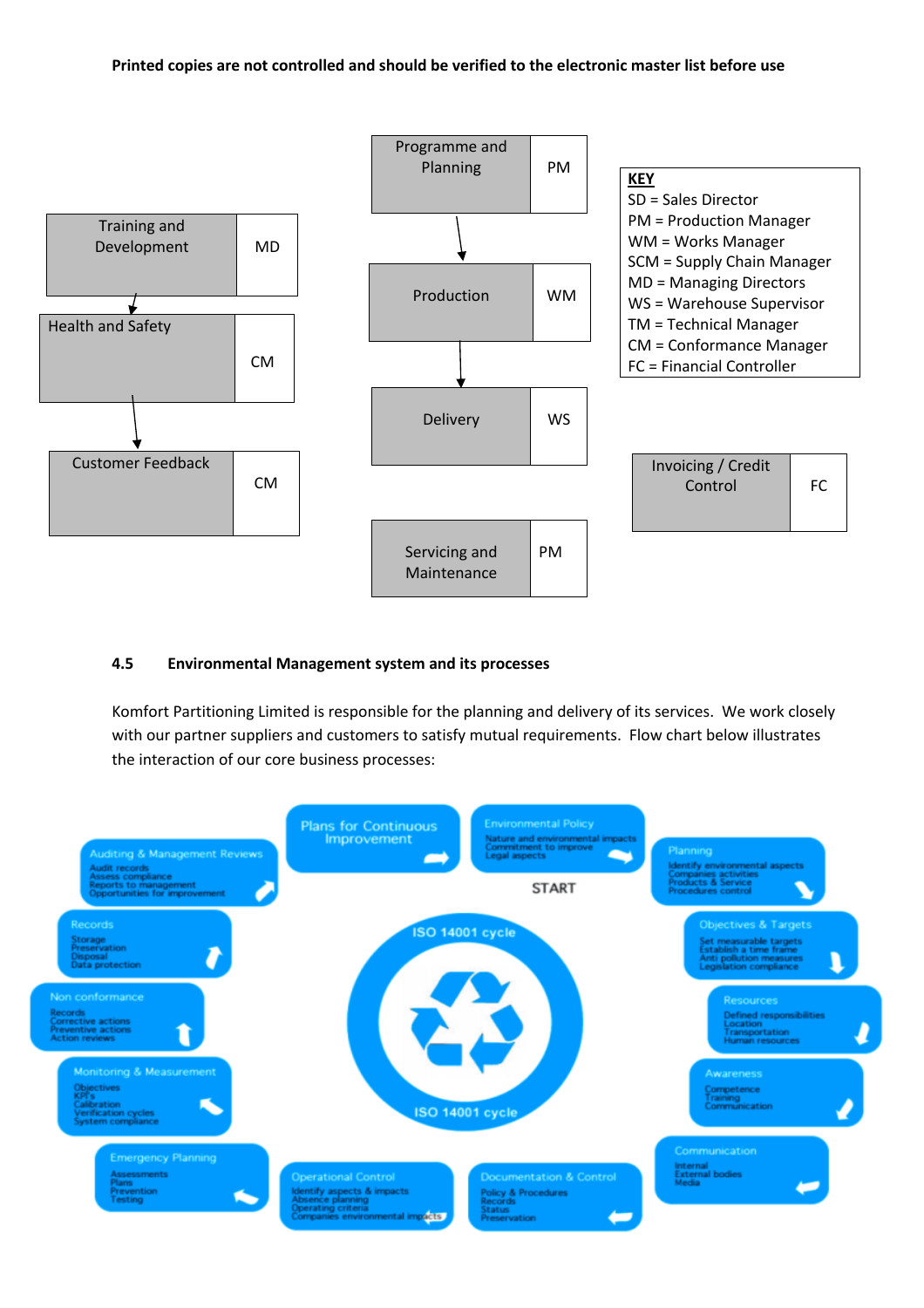#### **5.1 Leadership & Commitment**

#### **5 Leadership**

Komfort Partitioning Limited top Management Team are committed to the development and implementation of a Quality, Environmental, OH&S & ISMS Policy and the Business Management System are both compatible with the strategic direction and the context of the organisation, the whole system is frequently reviewed to ensure conformance to ISO 9001:2015, ISO 14001:2015, ISO 45001 standards. Responsibility has been assigned to ensure that the business Management System conforms to the requirements of the respective standard and the provision to report on performance to the top management team has been defined.

The designated Senior Management Representative(s) will ensure that all Komfort Partitions employees are aware of the importance of meeting customer as well as statutory and regulatory requirements, and overall, to contribute to achieving Komfort Partitions Quality, Environmental, Health and Safety Policy and Objectives which are aligned with the organisations strategic direction.

The Senior Management Team is responsible for implementing the BMS and ensuring the system is understood and complied with at all levels of the organisation.

## **5.1.1 Leadership and commitment for the Business Management System**

- The company has a designated Senior Management Representative who is responsible for the maintenance and review of the Business Management Systems.
- The ongoing activities of Komfort Partitions are reviewed regularly and that any required corrective action is adequately implemented and reviewed to establish an effective preventative process.
- Taking overall responsibility and accountability for the prevention of work-related injury and ill health as well as the provision of safe and healthy workplaces and activities.
- Ensuring that the OH&S policy and related OH&S objectives are established and are compatible with the strategic direction of the organisation and fully integrated into the BMS
- Measurement of our performance against our declared Quality Objectives is undertaken.
- Resources needed for the BMS are available and employees have the necessary training, skills and equipment to effectively carry out their work.
- Internal audits are conducted regularly to review progress and assist in the improvement of processes and procedures.
- Objectives are reviewed and, if necessary amended, at regular Management Review meetings and the performance communicated to all staff.
- The information security policy and objectives are established in line with the strategic direction of the organisation and that intended outcome(s) are achieved.
- The BMS is integrated into the organisations business processes to ensure that the BMS achieves its intended outcomes.
- Communication covering the importance of the effective BMS and conformance to the BMS requirements is in place.
- Continual improvement is promoted.
- The contribution of persons involved in the effectiveness of the BMS is achieved by engaging, directing and supporting persons and other management roles within their area of responsibility.

#### **5.1.2 Customer Focus (Quality)**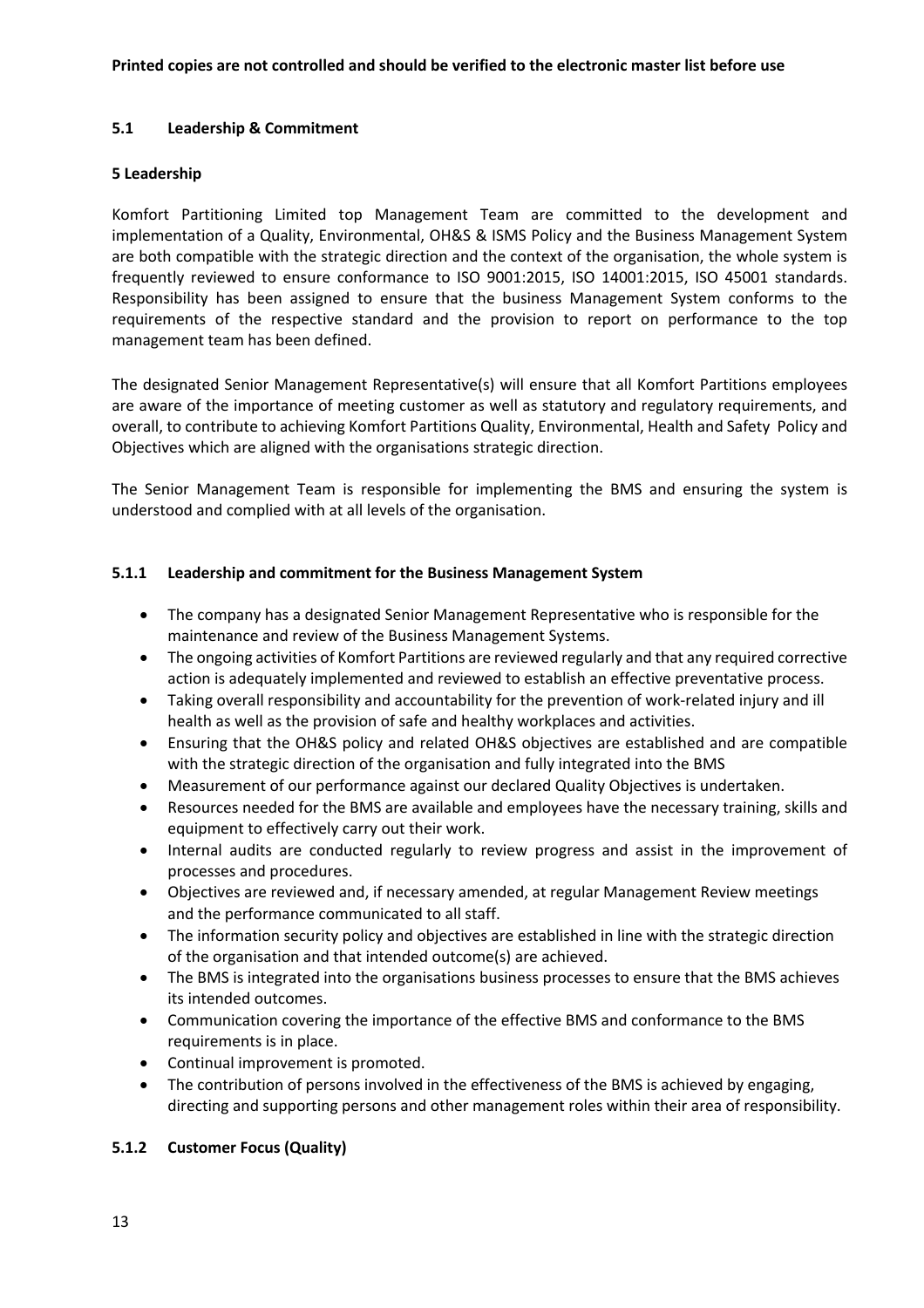- Customer requirements and applicable statutory and regulatory requirements are determined and met
- The risks and opportunities that can affect conformity of products and services and the ability to enhance customer satisfaction are determined and addressed
- The focus on consistently providing products and services that meet customer and applicable statutory and regulatory requirements is maintained
- The focus on enhancing customer satisaction is maintained

## **5.2 Quality, Environmental & OH&S Policy**

The Quality, Environmental, Health & Safety & ISMS Policy of Komfort Partitions is located within section 1.3 of this Manual – Quality, Environmental & ISMS Policy.

# **5.3 Organisational roles, responsibilities and authorities**

Komfort Partitions has an organisation chart in place, employee contracts together with job descriptions to ensure that the appropriate personnel are in place to cover the whole context of the organisation and strategy of the business.

*Komfort Organisation Chart*

# **5.4 Consultation and participation of workers**

A process is implemented for the consultation and participation of workers, contractors and other people e.g. volunteers. The Organisation encourages the two-way flow of information between the workforce and management. Consultation is about seeking workers views and considering them, before making a decision. Participation is about joint decision making e.g. jointly understanding a risk assessment and agreeing actions or being involved in deciding other factors of the OH&S management system. This is primarily covered through OH&S meetings and involving employees of all functions of the organisation in developing risk and hazard assessments together with the operation of the OH&S system. For contractors, a pre-start meeting is completed to ensure all areas of the activity to be undertaken is discussed and any potential issues are resolved, minutes of discussion points are kept for evaluation.

*Minutes of meetings folder.*

## **6 Planning for the Business Management System**

## **6.1 Actions to address operational risk and opportunities**

We have identified the business process as a means of identifying and determining the risks and opportunities that are relevant to our Business Management System, from an operational perspective. The Risk & Opportunities document is separate to this manual.

Within each of the areas the risks (if any) are identified together with a rating as to the importance of the risk. The associated consequence, severity & mitigation of the risk is also noted together with the probable likelihood of the risk occurring.

We use an Excel spreadsheet to collect and analyse the risks and opportunities for Quality, Environmental and Health and Safety.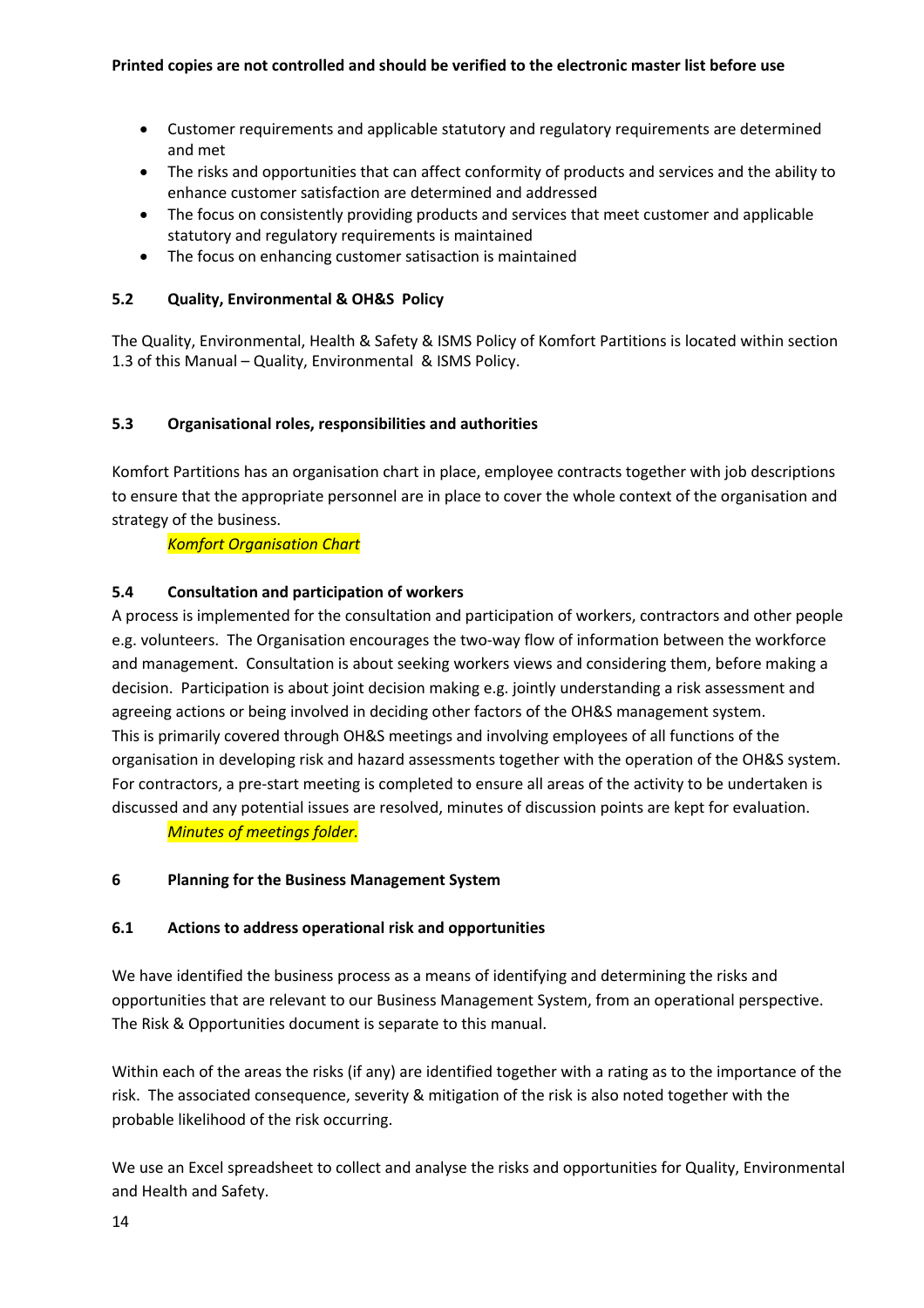*BMSF016 - Corrective and Preventative Action Log. BMSF359 - CROO Register.*

The risk and opportunities document is reviewed frequently by the Senior Management Team to ensure the effectiveness of the actions have been fulfilled.

## **6.1 Actions to address risk and opportunities (OH&S)**

We have identified the risks and opportunities that are relevant to our Business Management system from an operational perspective. This also links to section 4.1 and 4.2 of this manual and also provides information on low-level objectives. This Corrective and Preventative Action Report document is separate to this manual. Within each of the areas the risks are identified together with a rating as to the importance of the risk. The associated consequence & mitigation of the risk is also noted together with any new opportunities that we have identified.

*BMSF016 - Corrective and Preventative Action Log. BMSF359 - CROO Register.xlsx*

## **6.1.2 Environmental Aspects (Environmental)**

Komfort Partitions Limited has conducted a review based on change (which includes planning of new developments), new or modified activities, products or services to identify and evaluate aspects, impacts and risk connected to its business operation. These include people, activities, buildings, services and the scope of the Business Management System.

The review of the environmental aspects is undertaken by Top Management at regular intervals to ensure they are valid.

*BMSF022 Aspects & Impacts Register.xls*

# **6.1.2 Hazard Identification and assessment of risks and opportunities (H&S) 6.1.2.1 Hazard Identification**

Komfort (in consultation with workers), will identify, where reasonably practicable, all potential situations that may cause harm. In general, hazards are likely to be found in the following:-

- Physical work environment
- Equipment, materials or substances used
- Work tasks and how they are performed
- Work design and management

In order to identify hazards, the following are considered:-

- 1) Past incidents / accidents (internal or external to the organisation including emergencies and their causes) are examined to see what happened and whether the incident / accident could occur again
- 2) Employees be consulted to find out what they consider are safety issues, i.e. asking workers about hazards near misses they have encountered as part of their work.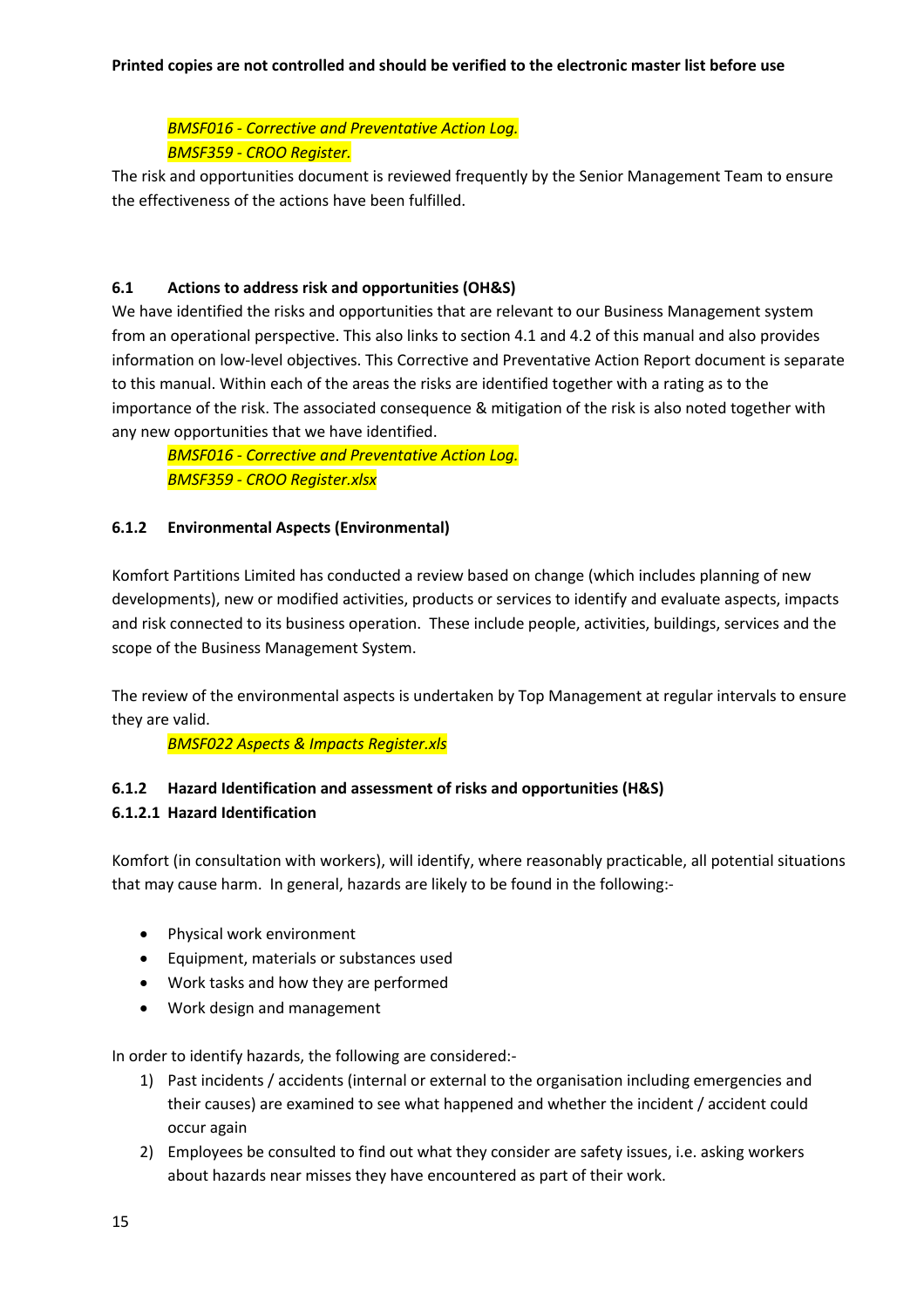- 3) How work is organised, social factors (including workload, work hours, victimisation, harassment and bullying), leadership and the culture in the organisation
- 4) Work areas or work sites be inspected or examined to find out what is happening now. Identified hazards are documented to allow further action. The work environment, tool and equipment as well as tasks and procedures should be examined for risks to Work Health & Safety.
- 5) Information about equipment (e.g. plant, operating instructions) and Material Safety Data Sheets be reviewed to determine relevant safety precautions.
- 6) Welcome creative thinking about what could go wrong takes place, i.e. what hazardous event could take place here.

The following "Risk rating" is applied from inception and then further analysed once controls have been put in place:-

| Likelihood<br>Threat                                                                                                                                                                                                                                                                                                                                                                                                                                                                                                                                                                                                                                                                                                                                                                                                                                                                                                                                                                                                                                                                                                                                                                                                                                                                                                                                                                                                                                    | Consequence /<br><b>Vulnerability</b> | Death /<br><b>Disabling Injury</b><br>/ Catastrophic<br>Loss | <b>Major</b><br>Injury/<br><b>Illness</b> | "3 Day"<br>Injury/<br><b>Illness</b> | 1st Aid<br>Injury /<br><b>Illness</b> | <b>Minor</b><br>Injury /<br><b>Illness</b> |
|---------------------------------------------------------------------------------------------------------------------------------------------------------------------------------------------------------------------------------------------------------------------------------------------------------------------------------------------------------------------------------------------------------------------------------------------------------------------------------------------------------------------------------------------------------------------------------------------------------------------------------------------------------------------------------------------------------------------------------------------------------------------------------------------------------------------------------------------------------------------------------------------------------------------------------------------------------------------------------------------------------------------------------------------------------------------------------------------------------------------------------------------------------------------------------------------------------------------------------------------------------------------------------------------------------------------------------------------------------------------------------------------------------------------------------------------------------|---------------------------------------|--------------------------------------------------------------|-------------------------------------------|--------------------------------------|---------------------------------------|--------------------------------------------|
|                                                                                                                                                                                                                                                                                                                                                                                                                                                                                                                                                                                                                                                                                                                                                                                                                                                                                                                                                                                                                                                                                                                                                                                                                                                                                                                                                                                                                                                         |                                       | 5                                                            | $\overline{\mathbf{4}}$                   | 3                                    | $\overline{2}$                        | $\mathbf{1}$                               |
| <b>Almost Certain</b>                                                                                                                                                                                                                                                                                                                                                                                                                                                                                                                                                                                                                                                                                                                                                                                                                                                                                                                                                                                                                                                                                                                                                                                                                                                                                                                                                                                                                                   | 5                                     | 25                                                           | 20                                        | 15                                   | 10                                    | 5                                          |
| <b>Very Likely</b>                                                                                                                                                                                                                                                                                                                                                                                                                                                                                                                                                                                                                                                                                                                                                                                                                                                                                                                                                                                                                                                                                                                                                                                                                                                                                                                                                                                                                                      | 4                                     | 20                                                           | 16                                        | 12                                   | 8                                     | 4                                          |
| Likely                                                                                                                                                                                                                                                                                                                                                                                                                                                                                                                                                                                                                                                                                                                                                                                                                                                                                                                                                                                                                                                                                                                                                                                                                                                                                                                                                                                                                                                  | 3                                     | 15                                                           | 12                                        | $\overline{9}$                       | $6\phantom{1}6$                       | 3                                          |
| <b>Unlikely</b>                                                                                                                                                                                                                                                                                                                                                                                                                                                                                                                                                                                                                                                                                                                                                                                                                                                                                                                                                                                                                                                                                                                                                                                                                                                                                                                                                                                                                                         | $\overline{2}$                        | 10                                                           | 8                                         | $6\phantom{1}$                       | 4                                     | $\mathbf{2}$                               |
| <b>Very Unlikely</b>                                                                                                                                                                                                                                                                                                                                                                                                                                                                                                                                                                                                                                                                                                                                                                                                                                                                                                                                                                                                                                                                                                                                                                                                                                                                                                                                                                                                                                    | $\mathbf{1}$                          | 5                                                            | $\overline{4}$                            | 3                                    | $\overline{2}$                        | $\mathbf{1}$                               |
| 6.1.2.2 Assessment of OH&S risks and other risks to the OH&S management system<br>Effective risk assessment is based on a series of steps, involving identifying risks, assessing the extent of<br>the risks, determining whether action needs to be taken to reduce the risk, and then taking action and<br>evaluating the results of the action.<br>The risk assessment record will be reviewed every 12 months as a minimum to ensure that the hazards<br>are still current and the control measures remain effective. They will also be reviewed upon any<br>significant changes to the working environment or working practice and following any serious accident or<br>incident. The Risk Assessment Record will be held on the workgroup boards and electronic copies on the<br>BMS system for information purposes. All significant risk issues will be communicated to the appropriate<br>Director / Senior Manager for monitoring purposes and inclusion on the Corrective Action Report (CAR)<br>for "high level" further analyses. All staff that may be "at risk" will be informed of the significant hazards<br>and any control measures they may need to implement as part of their work activity e.g. wearing of PPE<br>etc.<br><b>BMSF3.2 - Risk Assessment Policy.</b><br><b>BMSF320 - Risk Assessment Register.</b><br>To ensure that a consistent approach to the application of risk assessment techniques is applied<br>$\bullet$ |                                       |                                                              |                                           |                                      |                                       |                                            |

# **6.1.2.2 Assessment of OH&S risks and other risks to the OH&S management system**

# *BMSF3.2 - Risk Assessment Policy. BMSF320 - Risk Assessment Register.*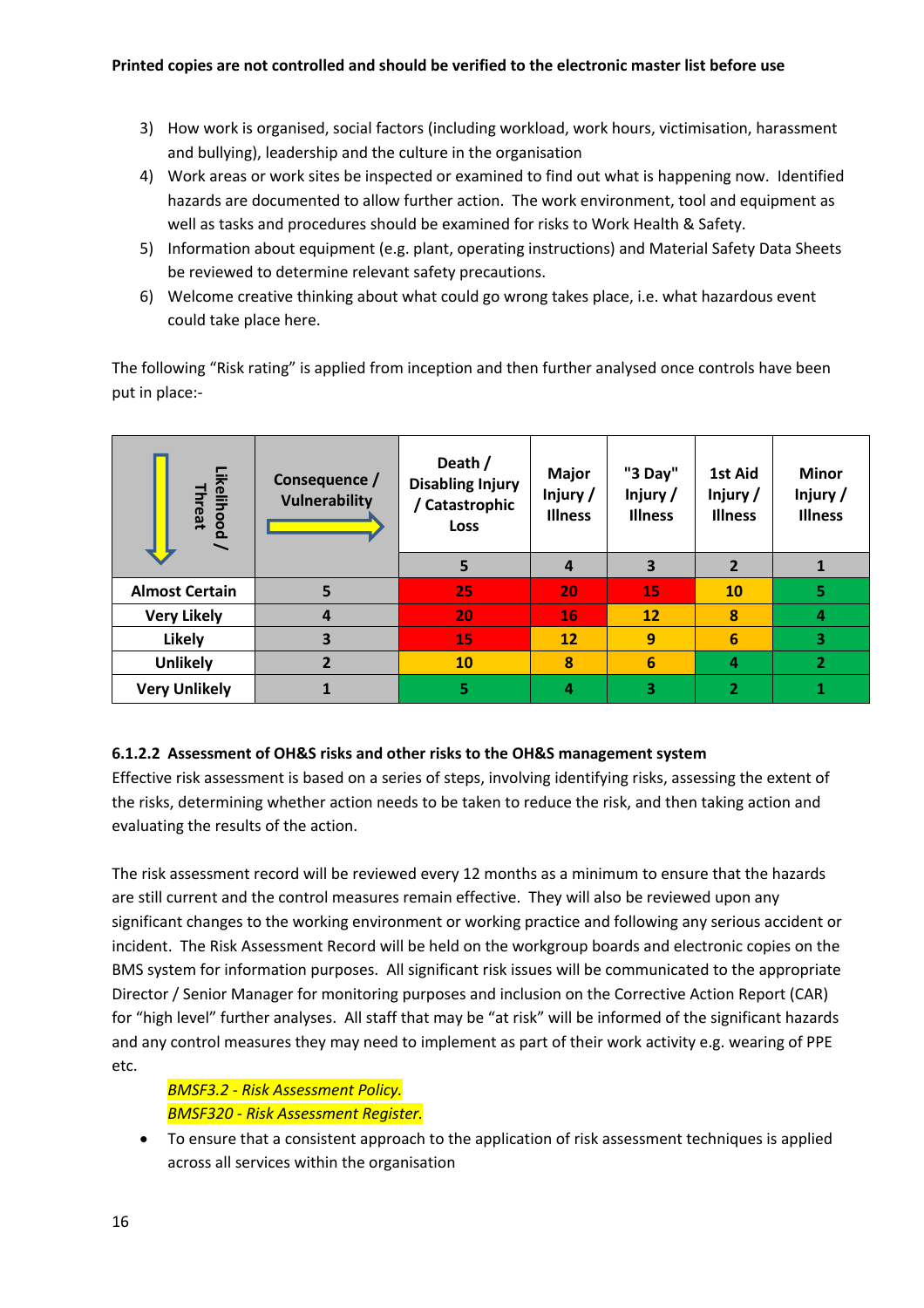- To create and maintain a culture of risk awareness within the organisation, which is reflected in both business planning and operational management
- To promote a risk aware organisation through risk assessment and proactive risk management across all services
- To set out training and support available for staff who undertake risk assessment. *BMSF3.2 - Risk Assessment Policy*

## **6.1.2.3 Assessment of OH&S opportunities and other opportunities to the OH&S management system**

Opportunities to the OH&S management system are covered in a variety of other clauses which are:-

- CIR Report
- Hazard Identification
- Risk Assessment
- Performance Evaluation

# **6.1.3 Determination of legal requirements and other requirements**

Legal and other requirements are evaluated by a competent person to whom the job description relates for the experience required to carry out this task.

Evaluation is undertaken regularly to ensure the organisation complies with legal and other requirements which include but not limited to, any codes of practice.

The source for evaluation includes but is not limited to

*BMSF013 - Legal Compliance Register.*

# **6.1.3 Compliance obligations (Environmental)**

Komfort Partitions Limited has determined compliance obligations which are connected to the operation of our business and is contained within the Aspects and Impacts register on a separate tab. The related document is reviewed by Top Management at regular reviews.

*BMSF013 - Legal Compliance Register. BMSF022 – Aspects and Impacts Register*

## **6.1.4 Planning Action (Environmental)**

Komfort Partitions Limited takes actions to address it significant environmental aspects, compliance obligations and risks and opportunities in the following documents:-

*BMSF022 Aspects & Impacts Register. BMSF016 - Corrective and Preventative Action Log.*

## **6.1.4 Planning Action**

The Senior Management Team of Komfort plan for actions which consider best practices, technological options, financial, operational and business requirements. This is closely interlinked with Clause 8.1.3 "Management of Change".

A "research background" will be undertaken to determine the feasibility of the changes with regards to:-

- Purpose of the change (i.e. Design Change)
- Any potential consequences
- Integration of the OH&S system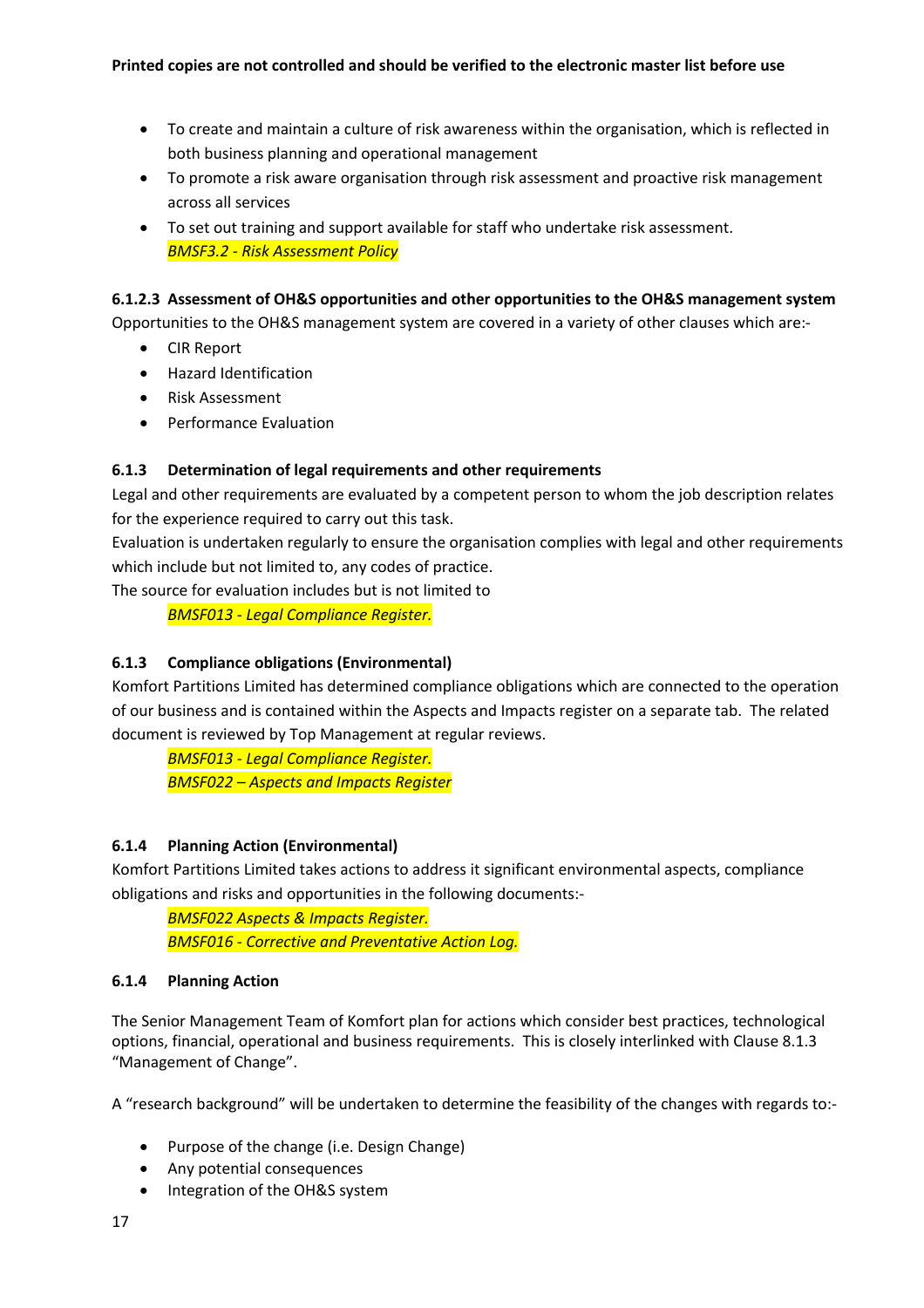- The availability of resources
- The allocation or reallocation of responsibilities and authorities
- Technical Skills
- Timescales
- Risks & Opportunities (including the Hierarcy of Control)
- Impact (including responding to Emergency Situations)
- Legal and Other requirements

Once completed this then forms part of the Management Review together with including within the internal audit schedule.

*BMSF363 - Planning Actions Folder BMSF358 - Planning of Changes Folder BMSF359 - CROO Register.*

## **6.2 Quality Objectives and planning to achieve them**

The Quality Objectives and methods of achieving the objectives is located within section 3 of this Manual – Quality Objectives.

## **6.2 OH&S Objectives and planning to achieve them**

The OH&S Objectives (high level) and methods of achieving the objectives is located within section 3 of this Manual – OH&S Objectives.

## **6.2.1 Environmental Objectives and planning to achieve them (Environmental)**

The Top Management will determine environmental objectives & targets based on the identified significant aspects. This will be carried out initially and then repeated each year as part of our Management Review. Objectives & targets will be measurable where possible and will be consistent with our commitment to prevent pollution, our commitment to comply with compliance obligations as necessary and to ensure we achieve continuous improvement. When determining objectives & targets , considerations will include, technological options, financial, operational & business requirements together with the views of interested parties. On completion of determining the objectives & targets they will be recorded within our matrix and will then be used to develop the programme for implementing actions designed to ensure the individual targets are met and the overall objectives achieved. Environmental Objectives and methods of achieving the objectives is located within section 3 of this Manual – Environmental Objectives.

*BMSF017 - HS&E Objectives & Targets. BMSF359 – CROO Objectives*

## **6.2.2 Planning actions to achieve environmental objectives (Environmental)**

Top management regulary review environmental objectives, which are contained within our objectives policy together with our aspects & impacts register. Please see section 3 and section 6.1.2 of this Business Management system.

*Minutes of Meetings Folder*

## **6.3 Planning of Changes (QMS Only)**

The Senior Management Team of Komfort Partitions Limited identify any potential changes, this is then delegated to a responsible person as a "project manager".

He or she will conduct a "research background" to determine the feasibility of the changes with regards to:-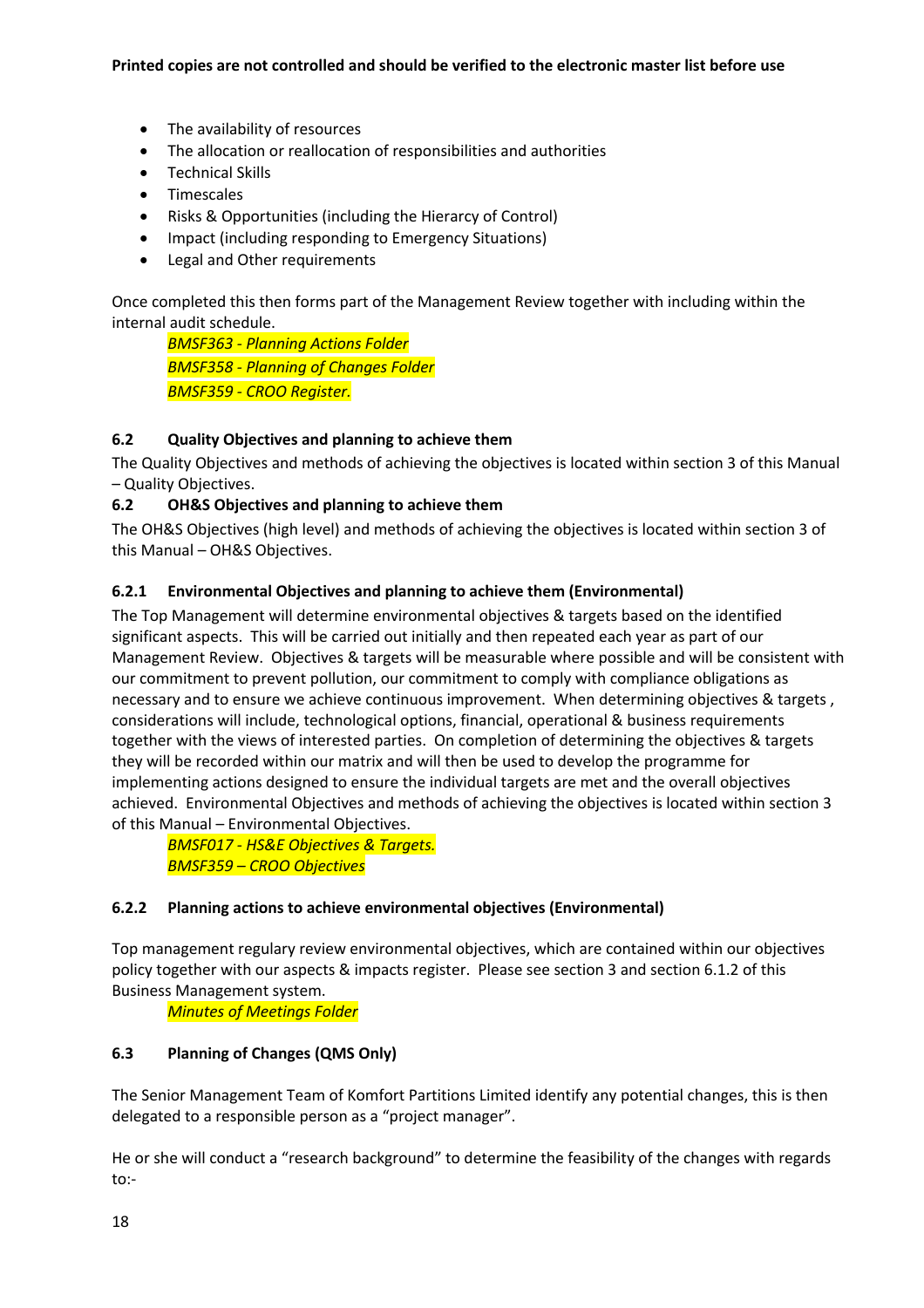- Purpose of the change
- Any potential consequences
- Integration of the quality management system
- The availability of resources
- The allocation or reallocation of responsibilities and authorities
- Technical Skills
- Timescales
- Risks
- Impact

All changes are recorded and entered onto BMS0.0 Index master register. Once completed this then forms part of the management review.

*Planning of Changes Folder. BMSF359 - CROO Register.*

#### **7 Support**

## **7.1 Resources**

## **7.1.1 General**

Komfort Partitions Limited determines and provides the resources needed for the establishment, implementation, maintenance and continual improvement of the business management system.

We ensure that the below elements are taken into account when completing an evaluation:

- The capabilities of, and constraints on, existing internal resources;
- What needs to be obtain from external providers

#### **7.1.2 People**

Operation and context of the organisation is taken into account when we determine the relevant persons necessary for the effective operation of the business management system.

#### **7.1.3 Infrastructure**

All of our administration is conducted at our Head Office at Axcess 10. This includes:-

- Management of financial matters
- Handling of client orders
- Personnel records

In terms of equipment used to deliver our product / service, asset registers and maintenance records are kept for the following:

- Office Space
- Utilities
- Hardware / software
- Technology
- Machinery
- Vehicles
- Plant equipment

#### **7.1.4 Environment for the operation of processes**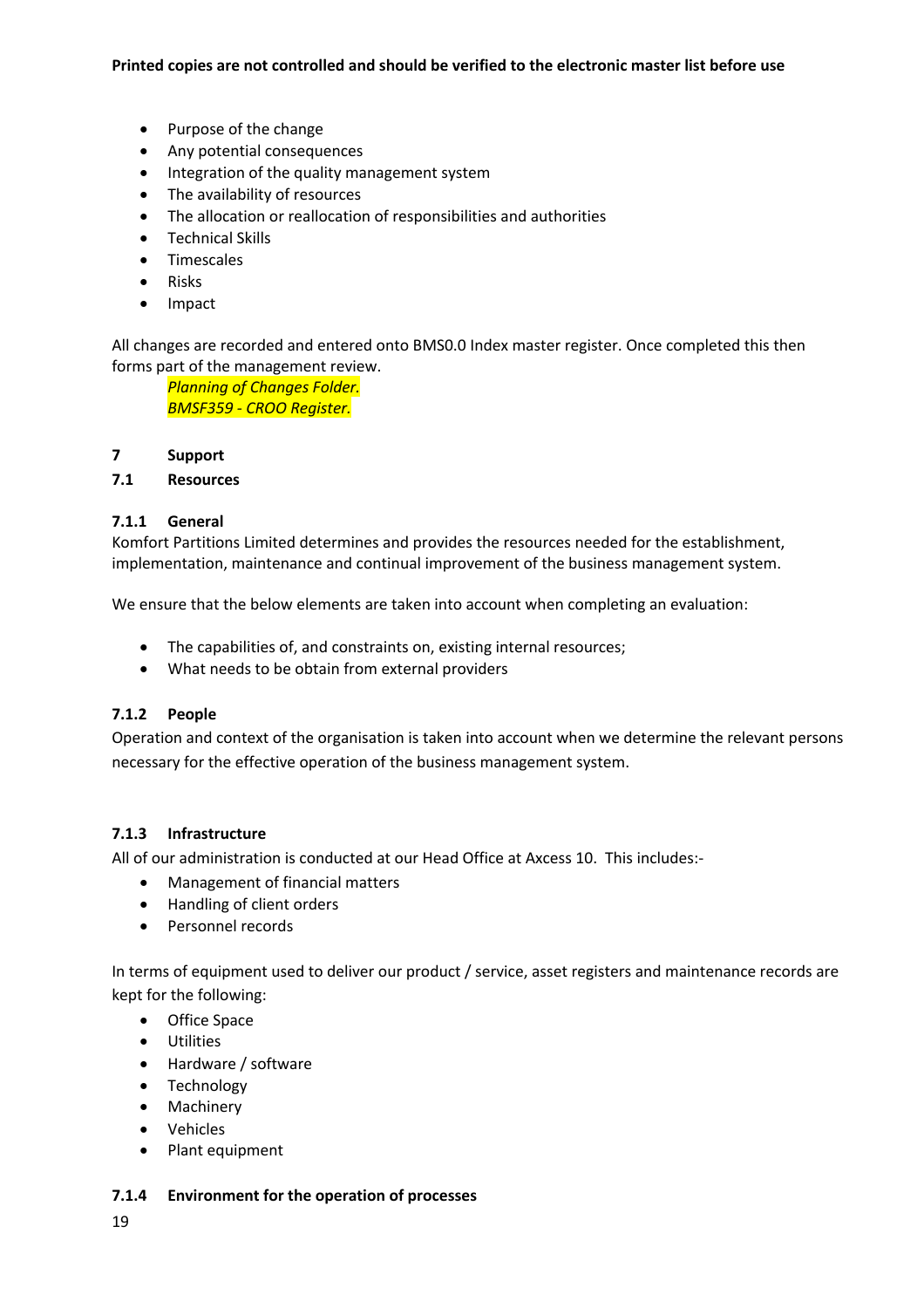#### **Printed copies are not controlled and should be verified to the electronic master list before use**

Komfort Partitioning Limited consists of office, warehouse and manufacturing sites located in the north, south and midlands. All sites have temperature controls in place and heating ventilation and air conditioning (HVAC) systems. All equipment is maintained with certificated evidence of maintenance for the HVAC system. All employees who are classed as DSE users have undergone DSE evaluation and appropriate equipment is in place to alleviate any restraints on the employee. There are no psychological factors to take into consideration. Cleanliness is very good with sub-contract cleaners visiting the site on a daily basis.

The ergonomic layout of sites is very good minimising any impacts to the environment We will minimize our waste, specifically by reducing, reusing or recycling as much as possible including charity donations of surplus and suitable waste materials to local and national organizations. Minimizing energy and water usage in our buildings and processes in order to conserve supplies, and minimize our consumption of natural resources.

minimizing the environmental impacts of our transport operations and, through the use of sustainable transport solutions, seeks ways to reduce transport impacts wherever practicable, company vehicles will be diesel with low CO2 emissions and, wherever possible, we will supply vehicles that comply with the latest emissions standards.

## **7.1.5 Monitoring and measuring resources**

We ensure that all relevant equipment and personnel are monitored and measured to ensure that equipment and personnel are effective for the services / products we offer:-

Equipment: We ensure that all equipment is serviced, maintained and where applicable calibrated to statutory and regulatory requirements (see documented evidence within our maintenance, service and calibration records).

Personnel: We ensure that all personnel are monitored on a regular basis (please see personnel records for training etc.). We maintain a monitoring / training matrix as evidence.

*BMSF052 Calibration Register* 

## **7.1.6 Organisation Knowledge**

We ensure that "Job Specifications" are produced which include knowledge requirements for each individual role. Specific tests are implemented to ensure that persons are knowledgeable with the specific elements of the role. This could include telephone interview, tests, internal training or vocational certificates.

*BMSF226 – Recruitment Policy BMSF115 – Handbook BMSF307 – Recruitment Form*

## **7.2 Competence**

All employees have the training and skills needed to meet their job requirements. All employees are monitored on an ongoing basis to identify any training and development needs. Competences and training needs are identified / satisfied by using:

*Job descriptions which set out the competences required Contracts of employment which set out contractual and legal requirements Skills / Training Matrix BMSF095 Development and Training Plan.docx BMSF054 Employee communication one to one meetings*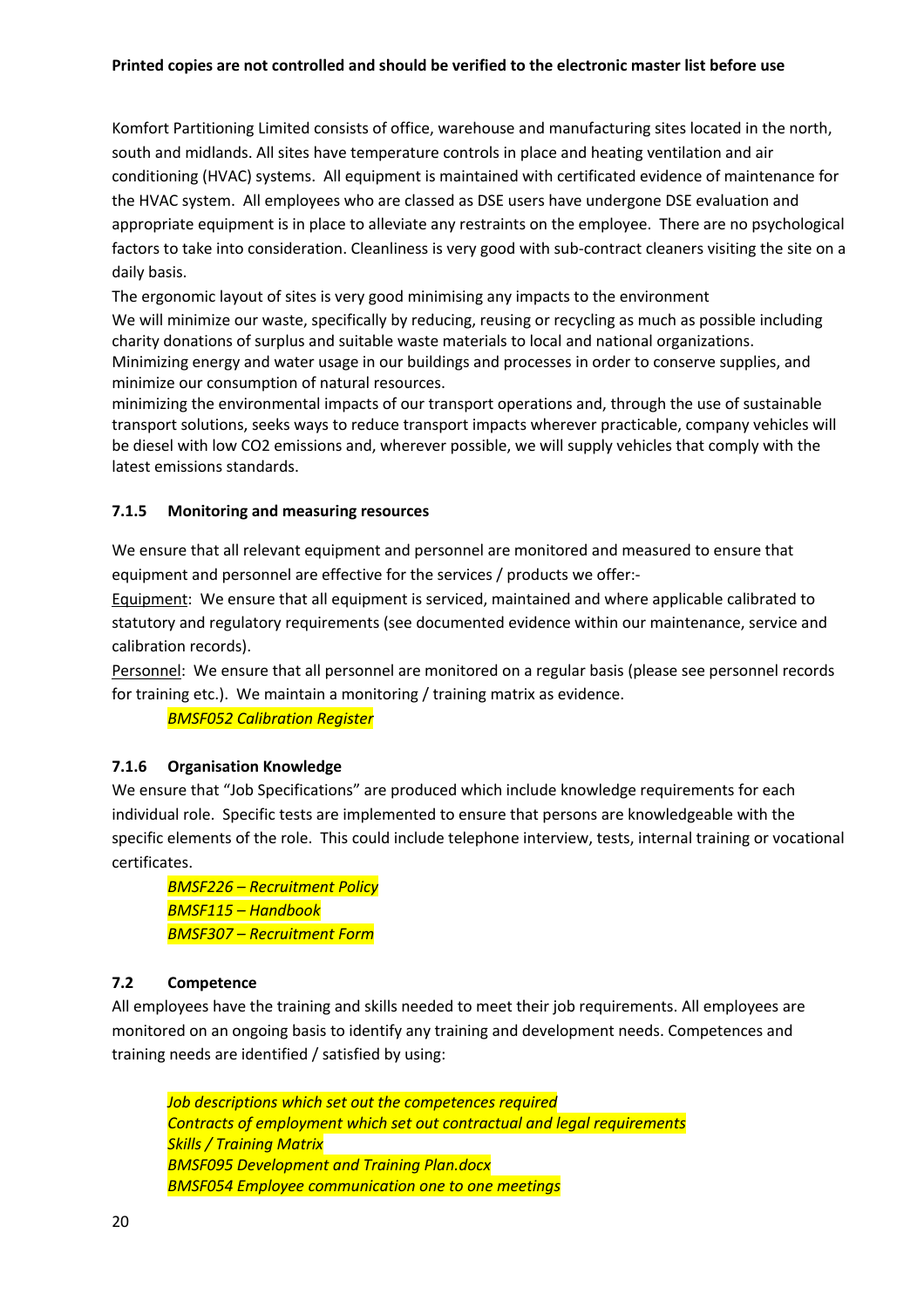*BMSF057 Employee communication KPIs*

## **7.3 Awareness**

We ensure that all employees are aware of all policies and their contribution to the effectiveness of the Business Management System through:

Notice Boards BMSF115 Employee Handbook Awareness Training **Induction** *BMSF054 Employee communication one to one meetings BMSF057 Employee communication KPIs*

#### **7.4 Communication**

#### **Internally**

- The company intranet is a source of information and is updated regularly to ensure that all information is correct. This is accessible by all staff.
- Staff meetings
- Team briefs
- Local H&S meetings *Minutes of Meetings Folder*

#### **Externally**

- The company internet is a source of information and is updated regularly to ensure that information to up-to-date.
- Client mail shots are sent out regularly to provide additional services.
- Customer and supplier continuous improvement surveys.
- Company website *www.komfort.com*

## **7.5 Documented Information**

## **7.5.1 General**

Komfort Partitioning Limited demonstrates documented compliance to ISO 9001:2015 (or any other standard in line with Annex SL Structure) through this Business Management System Manual (which includes processes & procedures) on an electronic system which is available on the company intranet to all employees. All information is read only and only accessible via the document owner for amendment. The BMS system is managed and maintained by the conformance team who report to the Operations Director

## **7.5.2 Creating and updating**

The creation of documentation to support the Business Management System is primarily the responsibility of the board of directors. This has been delegated to the conformance team.

Identification will be sought by a document number, date and author. To aid the approval and suitability of documents, the Managing Director of Komfort Partitioning Limited authorises the release and delegates any training required to the Conformance Team.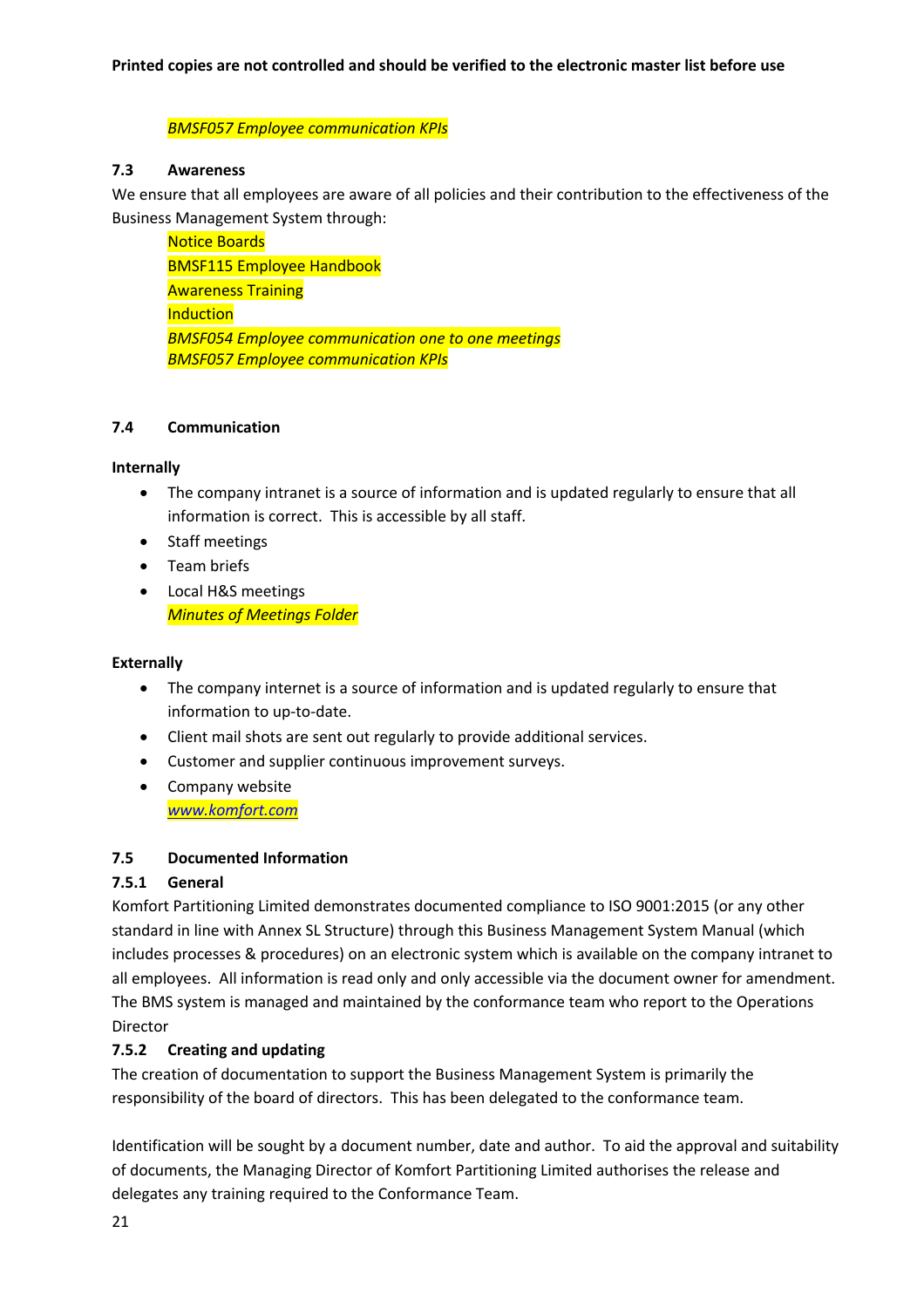## *BMS 0.0 Index document register.*

## **7.5.3 Control of documented information**

All documentation is controlled by version and date and is listed on a "Master Document List".

Komfort Partitioning Limited has Sophos X in place to avoid the loss of confidentiality, improper use or loss of integrity. Key office computers are backed up daily to tape on a local server. Remote office computers / laptops are backed-up monthly to suitable magnetic or digital media.

Control of documents can be seen on the Master Document List and encompasses the following elements:-

- Distribution, Access, Retrieval and use
- Storage and preservation, including preservation of legibility
- Control of changes (e.g. version control)
- Retention and disposition

Documents can be retrieved by authorised personnel from the storage locations specified *and / or from folders on the network*. Customer records are identified by *customer name.*

On or after the retention period stated, the relevant records will be reviewed by Top Management and will either remain in-situ, be archived or destroyed.

If records are to be destroyed, they will be disposed of in a controlled manner; *sensitive hard copies will be shredded and soft copies will be deleted from the system*. If records are to be archived, they will be identified and stored appropriately

*BMS 0.0 Index document register*

## **8 Operation**

## **8.1 Operational planning and control**

Komfort has determined the requirements and controls implemented for all processes detailed in section 4.4. Any planned changes and actions are controlled through sections 6.1.4 (Planning Action) and Management of Change (Clause 8.1.3).

Over all sites, the organisation shall coordinate and communicate the relevant parts of the OH&S management system with other requirements.

Environmental

We have processes in place to ensure that we mitigate any adverse effects within the products or services we provide.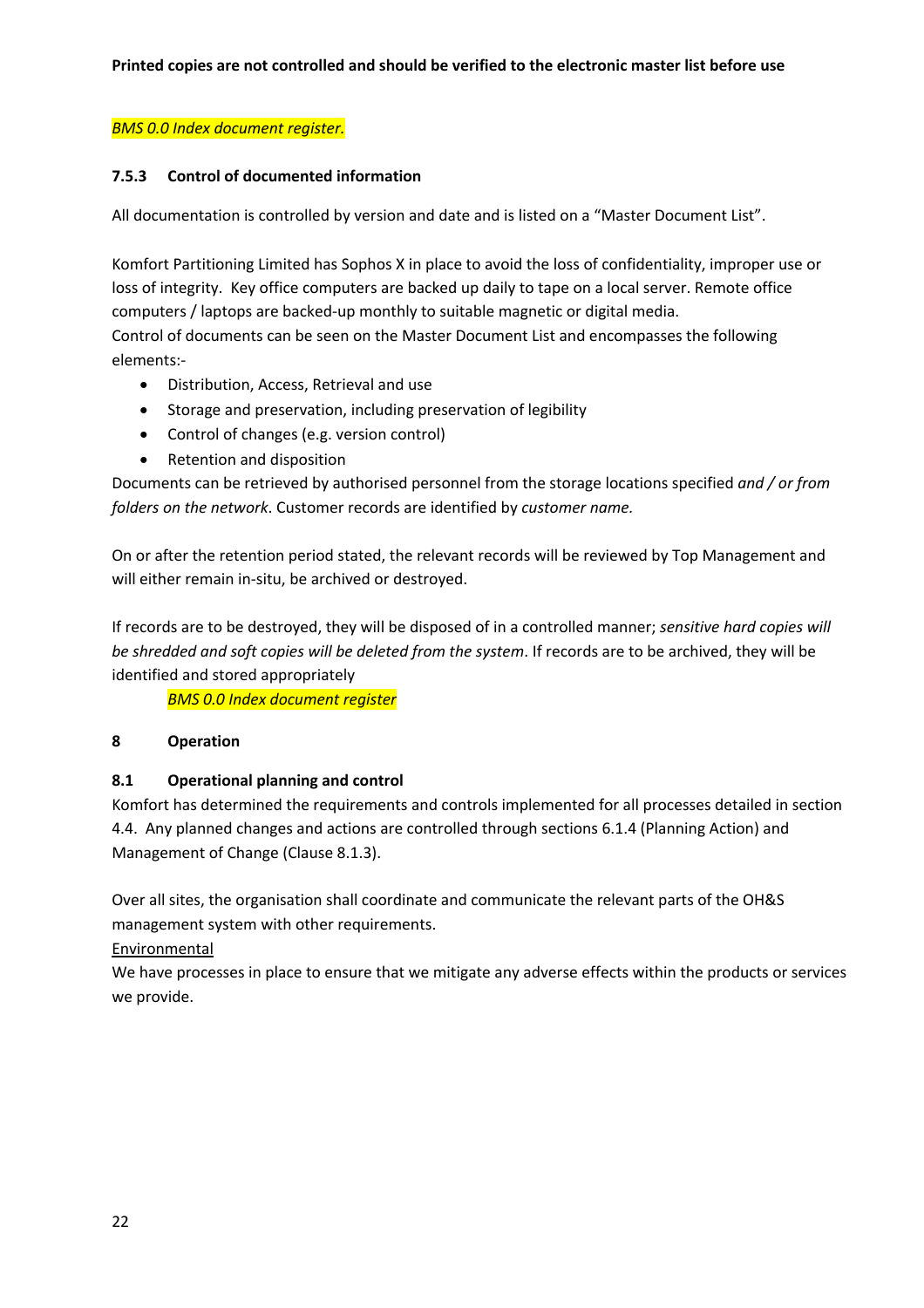

## **8.1.2 Eliminating hazards and reducing OH&S risks**

Komfort has a process in place to eliminate hazards and reductions of OH&S risks taking into account the "Hierarchy of Control", this is closely interlinked with clause 6 (risk).

*BMSF3.2 - Risk Assessment Policy. BMSF320 - Risk Assessment Register.*

#### **8.1.3 Management of Change**

The control of planned temporary and permanent changes that impact the OH&S performance together with the consequences of unintended changes is interlinked with clause 6.1.2 & 6.1.4 above.

*Planning Actions Folder Planning of Changes Folder*

#### **8.1.4.1 Procurement**

Komfort have controls in place to ensure that external provisions are approved before using the service or product. This is done via the Supplier OH&S Questionnaire together with the Supplier Visit Report.

*Supplier OH&S Questionnaire Supplier Visit Report Supplier Approval List*

## **8.1.4.2 Contractors**

Komfort has controls in place to ensure that Contractors and Sub-Contractors are approved for knowledge, skills, Methods and means. Consideration of the reporting of hazards and the coordination of the activities carried out by the external resource is undertaken and documented as necessary.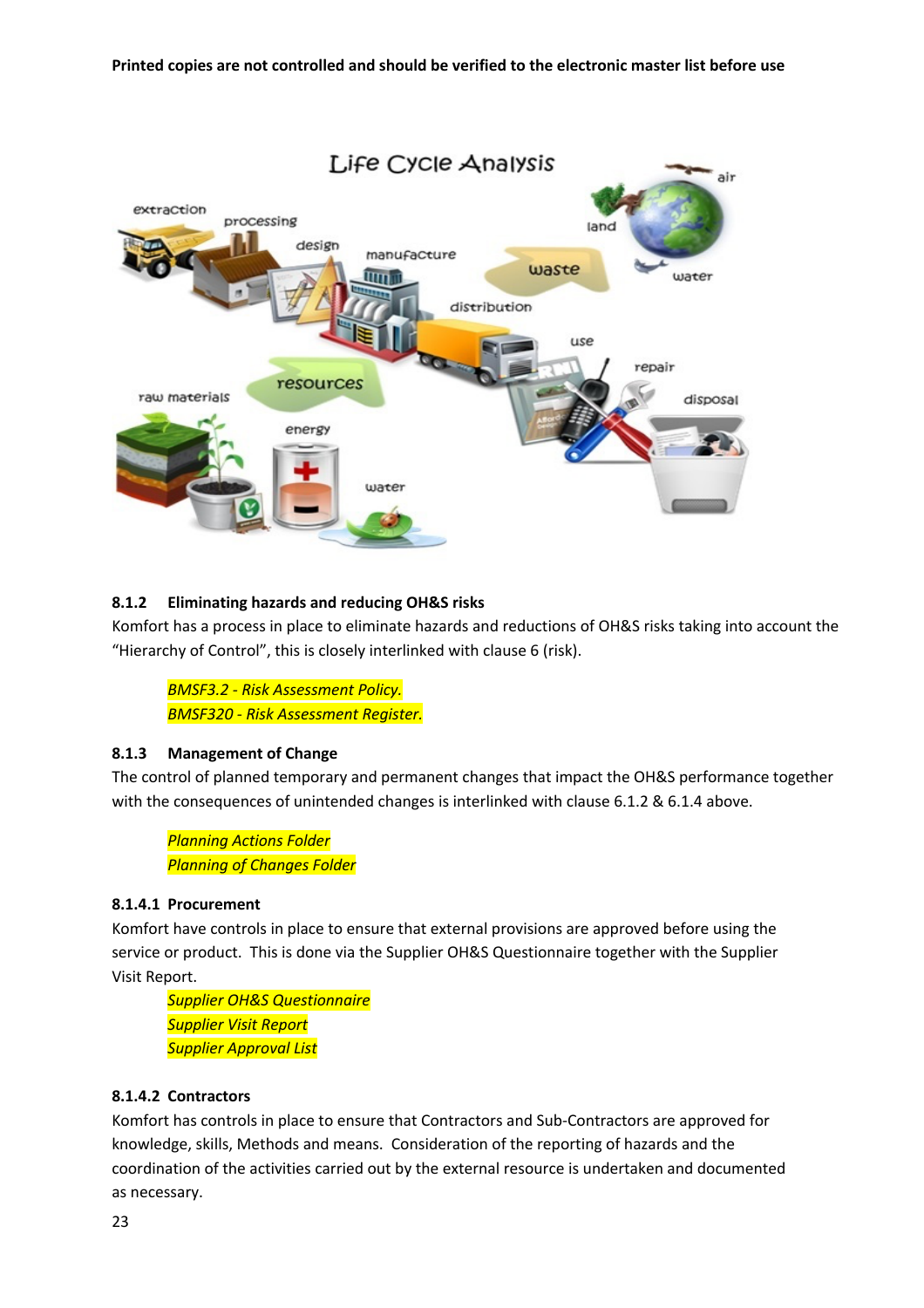## *BMSF 8.3 contractors PQQ*

Coordination methods include:-

- a) Reporting of hazards between Komfort and its contractors
- b) Controlling worker access to hazardous areas and activities
- c) Reporting contractor or interested party injuries and / or ill-health
- d) Processes to follow in emergencies

Contractors are verified for the competence and capability of performing the tasks before being allowed to proceed with their work. Verification includes, but is not limited to:-

- a) Satisfactory OH&S performance records
- b) Qualification, experience and competence criteria for workers are specified and have been met (e.g. through training)
- c) Resources, equipment and work preparations are adequate and ready for the work to proceed. *BMSF 8.3 contractors PQQ. BMSF355 - Subcontractors list HSF299 Permit To Work Blank.*

NOTE: A process must be developed, implemented and maintained with appropriate records

## **8.1.4.3 Outsourcing**

The Outsourcing, functions and processes should be controlled to make sure the external Provider understands what is needed and also to ensure it is being done in an acceptable way. There is a need to document the extent of the control over outsourced functions or process, based on technical competence, potential effect of the outsourced process or function, is this within the OH&S Management System.

Examples: Billing, printing, internal auditing, welding, plating, paint spraying etc. The degree of control should be defined in the OH&S management system

NOTE: A process must be developed, implemented and maintained with appropriate records

*BMSF344 sub contractors process flow.*

## **8.2 Determination of requirements for products and services**

## **8.2.1 Customer Communication**

Capability, facility and service information is supplied to customers via web site, brochures, email and through direct sales / personal contact.

Communications such as enquiries, quotes, orders and amendment details are appropriately stored and identified by customer and reference number.

Any technical documentation required for products / services offered by Komfort Partitioning Limited are forwarded to our clients on closure of the contract. The documentation is then filed within the client file.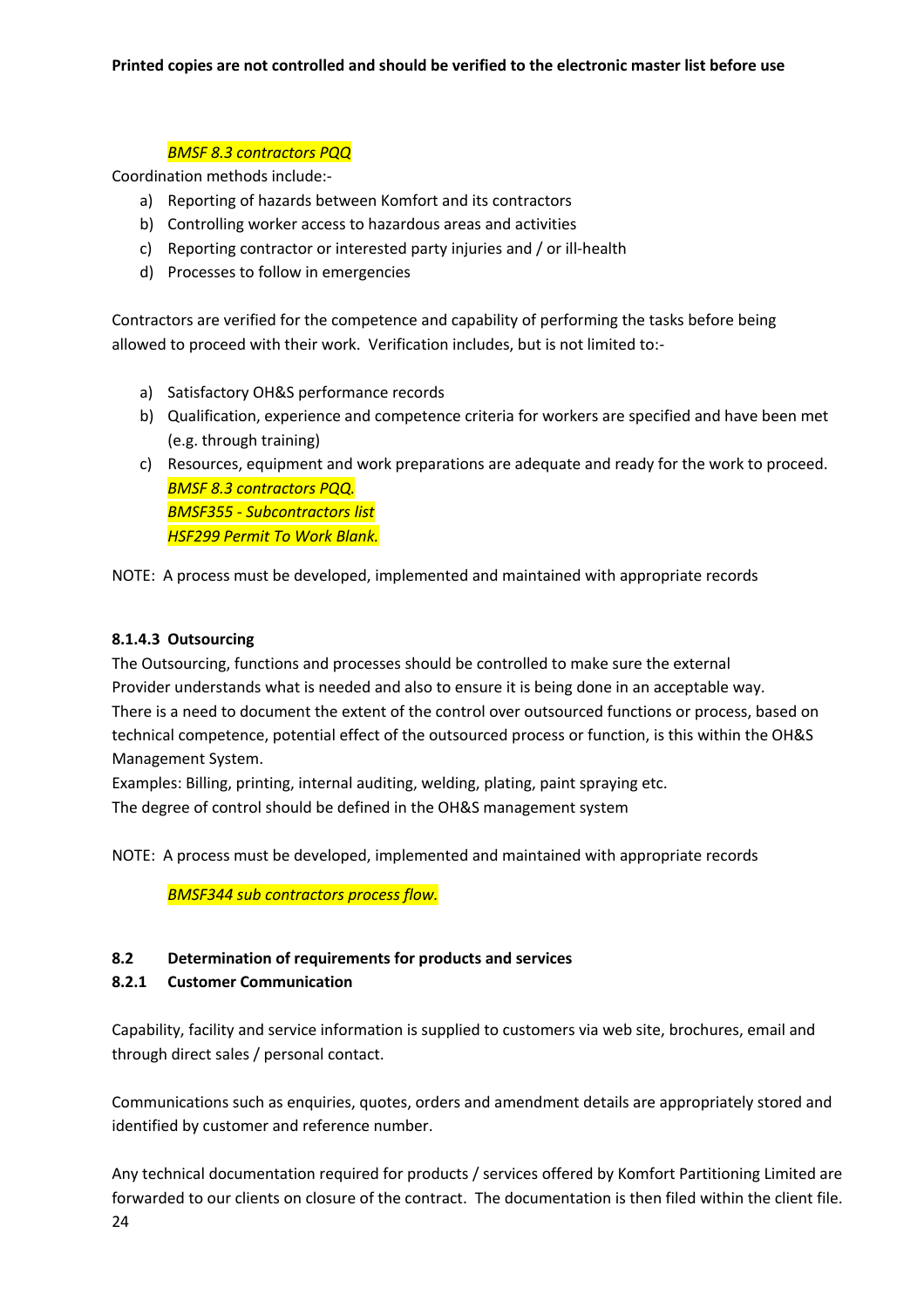Customer feedback is proactively sought via direct contact and satisfaction monitoring. Complaints are documented and recorded.

*New CIR Report. Customer feedback folder*

## **8.2.2 Determination of requirements related to products and services**

Komfort Partitioning Limited ensures that applicable statutory and regulatory requirements are met which can be evidenced within section 4.1 of this document.

Should we issue any legal documentation (i.e. calibration document – traced back to national standards) in connection with the products / services offered then this is forwarded to the clients at the closure of the contract. All documentation is filed within the client file for archive purposes.

## **8.2.3 Review of requirements related to products and services**

Komfort Partitioning Limited has processes in place to ensure that client details are collected at "Contract Review". This to ensure that all details are correct and any additional information is collected etc.

Any statutory and regulatory requirements applicable to the service / products offered are also documented within the contract review.

The contract review will be reviewed mid-way through the process to validate the client's requirements.

Any change required either through client requirements or product / service design will be fully documented through the "Planning of changes" within section 6.1 of this document.

## **8.2 Emergency preparedness and response (Environmental)**

Komfort Partitioning Limited have established, implemented and maintained processes to prepare for emergency situation and to respond if they occur. The below are aspects of performing the organisations functions in an emergency:-

- Maintain plans for preventing the emergency
- Maintain plans for reducing, controlling or mitigating its effects and;
- Maintain plan for taking other action in connection with the emergency *BMSF4.9 Disaster Recovery Plan Flood Plan*

#### **8.2 Emergency preparedness and response (Health & Safety)**

Komfort have established, implemented and maintained processes to prepare for emergency situation and to respond if they occur. The below are aspects of performing the organisations functions in an emergency:-

• Establishing a planned response to emergency situation, including the provision of first aid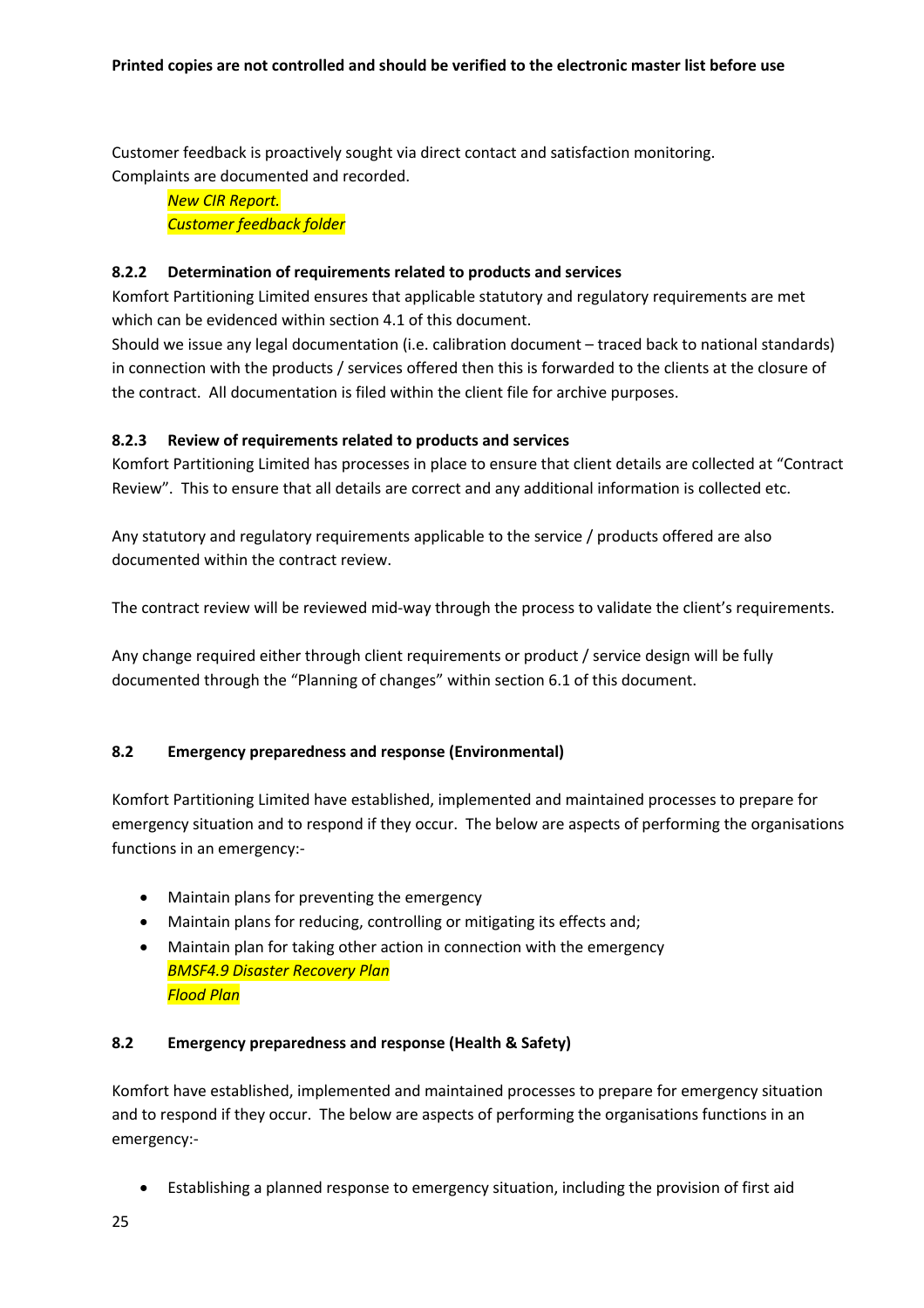- Provide training for the planned response
- Periodically test and exercise the planned response capability
- Evaluate the performance and, as necessary, revising the planned response, including after testing and in particular after the occurrence of emergency situations
- Communication with relevant information to all workers on their duties and responsibilities
- Communication of information to contractors, visitors, emergency response services, government authorities and, as appropriate the local community
- Considering the needs and capabilities of all relevant interested parties and ensuring their involvement, as appropriate in the development of the planned response *BMSF4.9 Disaster Recovery Plan BMSF032 - fire risk assessment.*

## **8.3 Design and development of products and services**

Komfort Partitioning Limited has detailed processes for the design and development of products / services. The following elements are detailed within flowcharts explaining the processes:-

> *BMSF158 TEA Flow. BMSF159 – TEA Form*

## **8.4 Control of externally provided products and services**

## **8.4.1 General**

Komfort Partitioning Limited ensures that externally provided processes, products and services conform to specified requirements and also reviewed as part of Komfort Partitioning Limited's risk matrix.

## **8.4.2 Type and extent of control of external provision**

Komfort Partitioning Limited have controls in place to ensure that external provisions are approved before using the service or product. This is done via the Supplier Questionnaire together with the Supplier visit report and Supplier Quality Questionnaire

*BMSF110 – New supplier form*

## **8.4.3 Information for external provision**

Communication of any applicable requirements which are deemed appropriate and are provided through the contract review with the provider. (I.e. T&C's, performance, competence etc.)

> *Komfort Terms and Conditions Field of Appliction*

#### **8.5 Production and service provision**

#### **8.5.1 Control of production and service provision**

Komfort Partitioning Limited ensures that controls are in place for conditions for production and service provision, including delivery and post-delivery activities.

#### **8.5.2 Identification and traceability**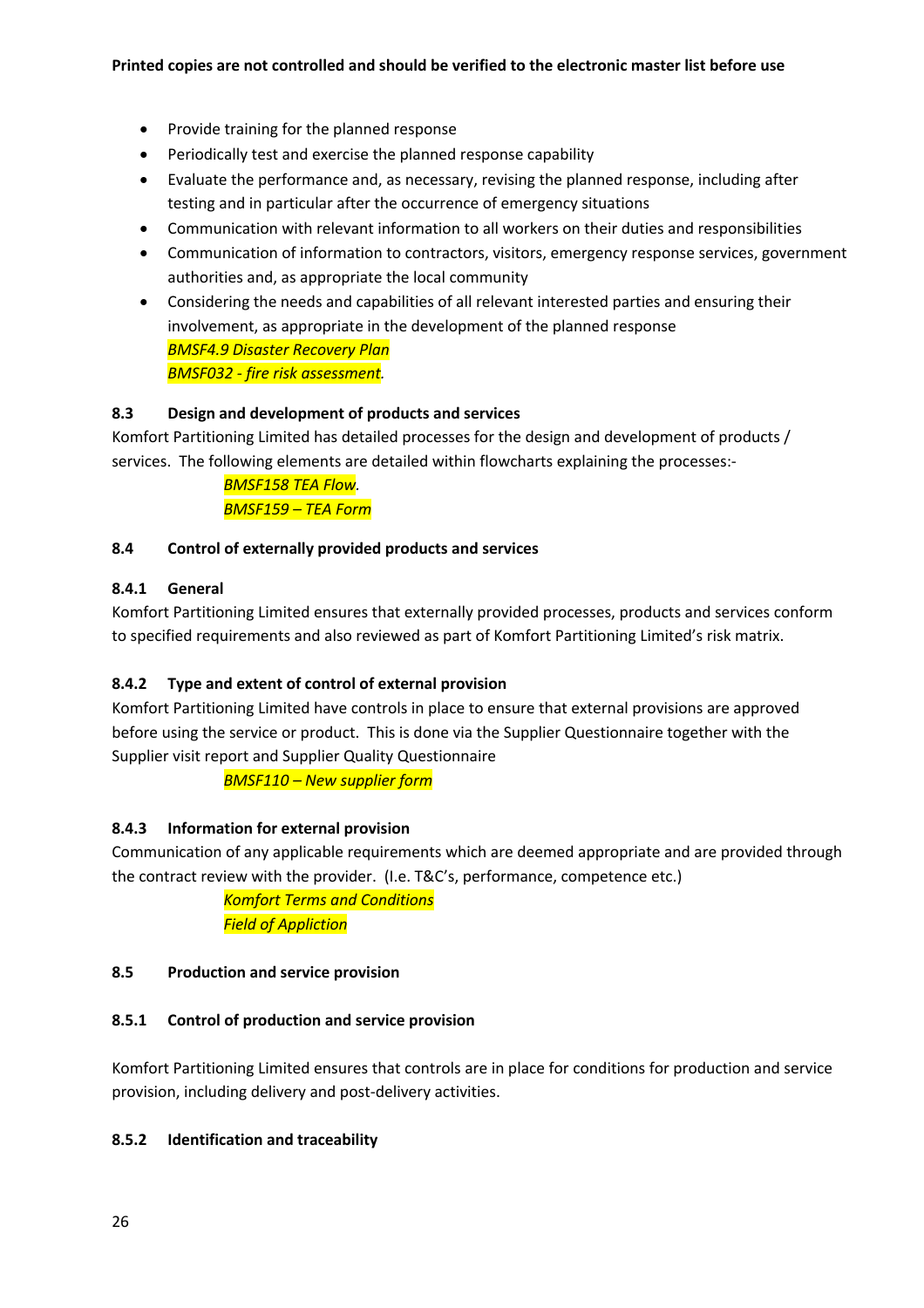Komfort Partitioning Limited ensures that all manufacturing are controlled by online inspection and test methods. These are filed for reference and used for traceability of customer's orders when nonconformances arise from these processes

## **8.5.3 Property belonging to customers or external providers**

Third party sub-contract work on the paint line.

## **8.5.4 Preservation**

All material is visually inspected at goods inwards and stored in specific locations by brand and product code. All locations have identification labels attached with the following information recorded:

- Produce code
- Quantity
- Date of receipt
- Stock movements

## **8.5.5 Post-delivery activities**

Note what post-activities you have which can include actions under warranty provision, contractual obligations such as maintenance services and supplementary services such as recycling or final disposal

*Komfort\_Warranty\_0117.pdf*

## **8.6 Release of products and services**

Komfort Partitioning Limited ensures that the appropriate documentation is provided to the client on release of the product / service and this is also retained for traceability.

*See Efacs8*

*Modecom*

## **8.7 Control of nonconforming process outputs, products and services**

The Komfort Partitioning Limited identify non-conformances and any actual or potential shortfalls in standards or internal processes/ procedures, suggest improvements and track any actions to ensure improvements have taken place, or potential problems are avoided.

These areas are reviewed within the agenda for the Management Review meetings and typically cover the action taken to control and correct any non-conformances noting any consequences of the action taken and themes which may be evident. In terms of continual improvement, we also review the suitability, adequacy and effectiveness of our Business Management System.

Komfort Partitioning Limited has various processes and procedures in place to ensure that preventative action against nonconformities can be introduced, documented and seen through to completion in order to address the initial problem. The complex nature of the clients we work with demands that we have flexible, but effective, processes and procedures in place.

However, Komfort Partitioning Limited also uses internal and external audits and risk assessments to continuously improve its service delivery, financial, HR and operational functions.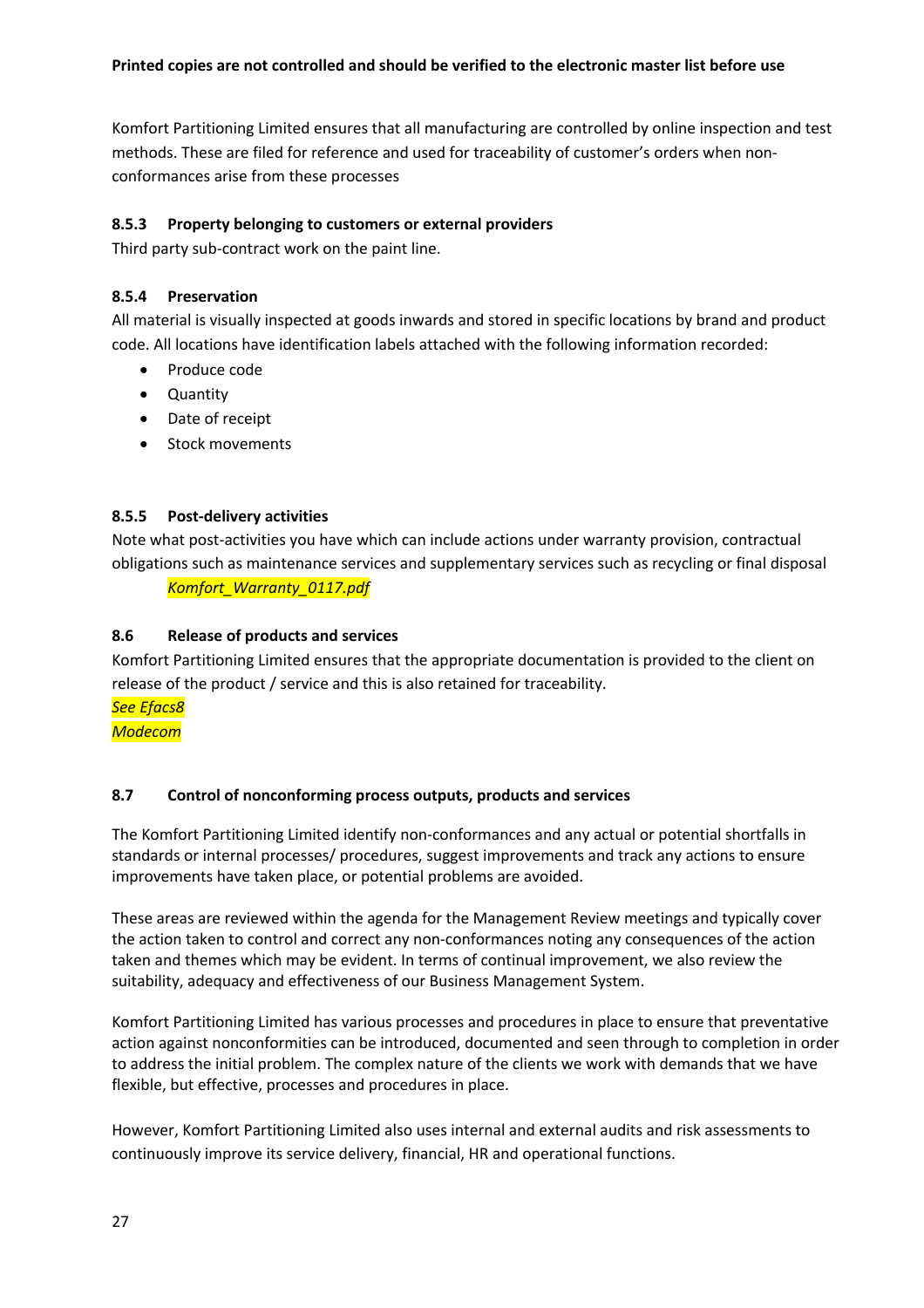#### **Steps**

- The Management Representative maintains and monitors the non-conformance log.
- If any person discovers a shortfall, or potential shortfall in the written processes/procedures or a problem in the practical application of them, the details must be documented in the Action Log. The relevant person who is responsible for the action is informed. Action required as a result of Customer Feedback, Customer Complaint, Information Security incident or Management Review is also logged and tracked via the company Corrective and Preventive Action Log.

Each entry in the non – conformance register to include:

- a. Sequential numbering
- b. Category of issue
- c. Person/Date recorded
- d. Overview of the issue, problem or concern
- e. Person responsible
- f. Action taken
- g. Date completed
- h. Initialled when complete

For products the following actions must are also followed:-

• Segregation, containment, return or suspension of provision of products

The Senior Management Representative is responsible for checking the "non-conforming products or services form" and ensuring that people with allocated responsibilities are aware of them and actions are progressing.

For products the following actions must are also followed:-

• Segregation, containment, return or suspension of provision of products

The Senior Management Representative is responsible for checking the "non-conforming products or services form" and ensuring that people with allocated responsibilities are aware of them and actions are progressing.

Once all actions on a log sheet have been completed the Management Representative archives it as a Quality Record

#### **Related records**

*BMSF016 - Corrective and Preventative Action Log.xlsx*

#### **9 Performance Evaluation**

#### **9.1 Monitoring, measurement, analysis and evaluation**

Monitoring is based on Risk and is linked to the corrective and preventative action register together with the risk assessments which are carried out.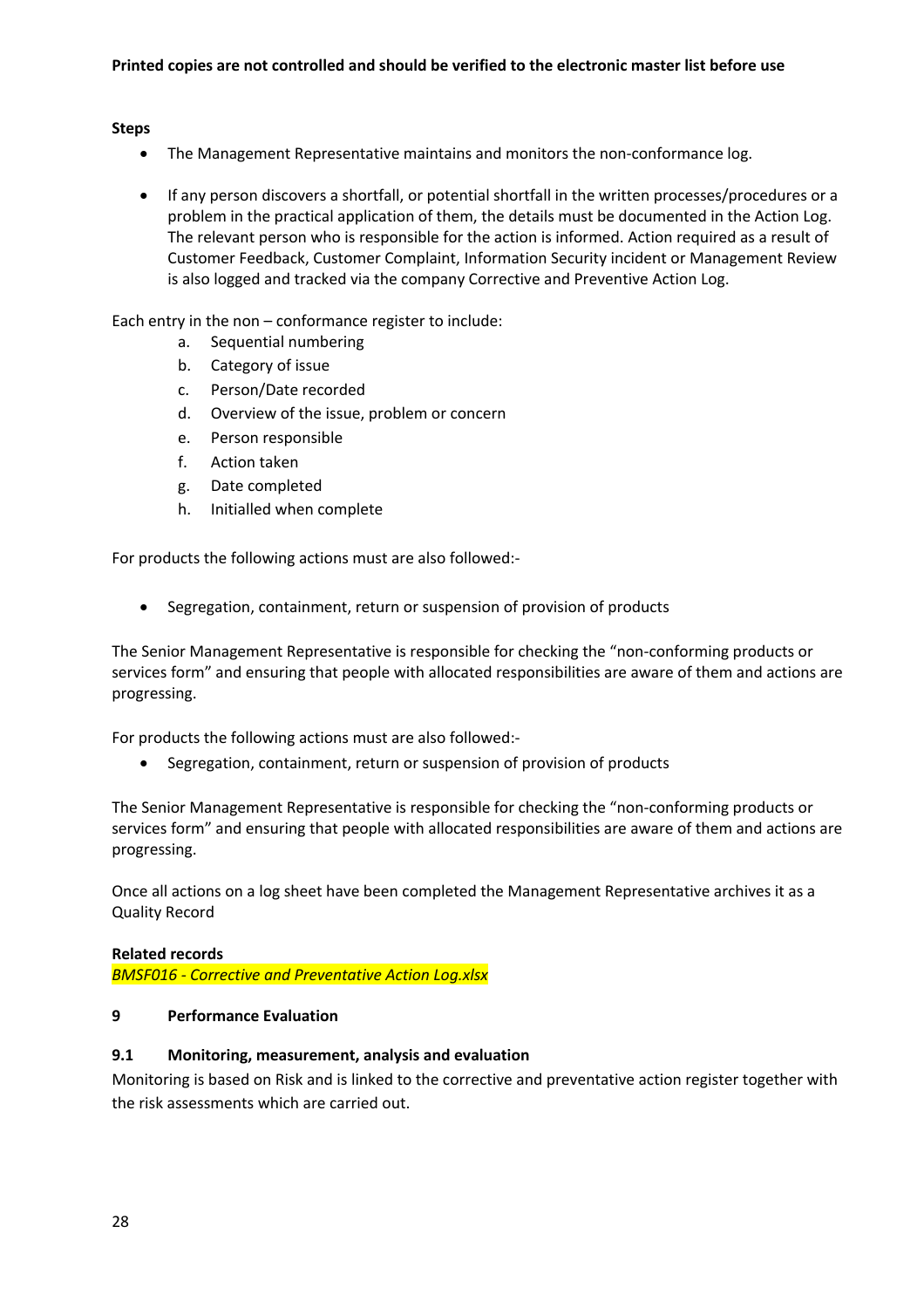## **9.1.1 General**

Komfort Partitioning Limited has deemed the following elements (9.1.2, 9.2 & 9.3) for monitoring, measuring, analysis & evaluation to ensure the quality performance and the effectiveness of the business management system.

## **9.1.2 Customer Satisfaction**

Komfort Partitioning Limited collates data on customer satisfaction through various means. This includes customer contact, emails and customer satisfaction survey.

The customer satisfaction survey is sent to clients yearly, analysed and evaluated at the Management review meeting by "Top Management" as it is a reportable requirement.

*Customer Satisfaction Folder*

## **9.1.2 Evaluation of compliance**

## **Management review**

Competency of the evaluation of compliance is detailed within the job description and as such the appointed person has the appropriate competency to complete. Updates are provided through Risk Assessments, Safe Systems of Work (SSOW) and internal auditing, these are monitored regularly to ensure Legislative & Regulatory compliance is considered in determining the effectiveness of the OH&S Management System.

When determining the evaluation, the following are taken into account:-

- Activities
- Processes, including equipment
- Materials
- Workers
- Location, including specific facilities

Legal requirements and other requirement include those based on the hazards and OH&S risks related to all of Komfort's activities. These could include the following:-

- Regulations and HSE approved codes of practice
- Orders issued by regulators, e.g. an improvement or prohibition notice by HSE or Local Authority Inspector
- Permits, licenses or other forms of authorisation
- Requirements of parent or partner organisations, customers and insurers
- Collective bargaining agreements
- Voluntary adherence to sector or trade body guidance
- Agreements with workers and other interested parties
- Conformity to voluntary standards, codes of practice, technical specifications, charters
- Public commitment of the organisation or its parent organisation

#### **9.1.3 Analysis and Evaluation**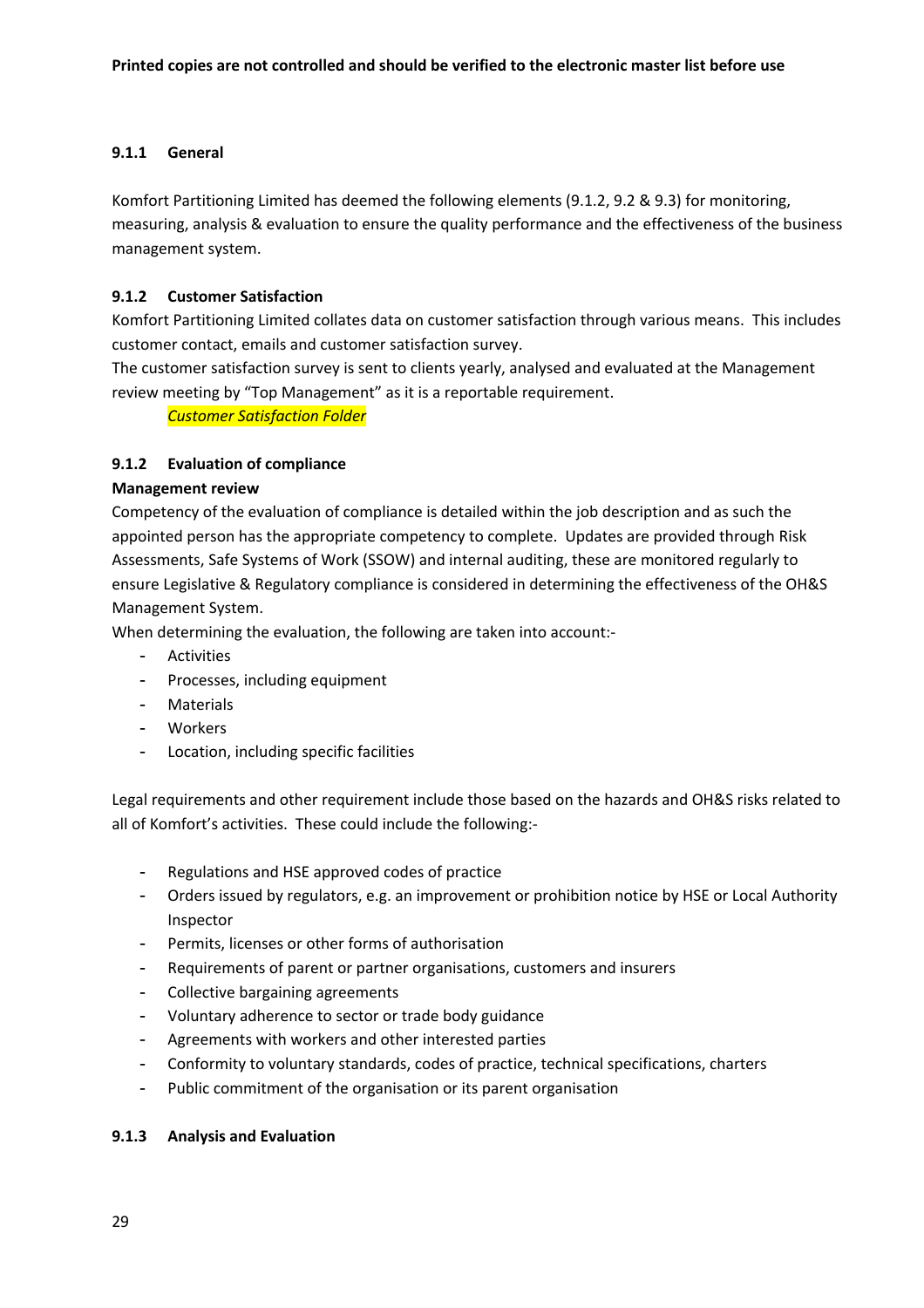#### **Printed copies are not controlled and should be verified to the electronic master list before use**

Results of feedback which includes customer satisfaction questionnaire, internal audits, conformity of products & service, planning, suppliers, risk & opportunities matrix is evaluated through the management review meeting and actioned as applicable should any non-conforming areas be present.

*Continuous Improvement Reporting*

## **9.2 Internal Audit**

.

Komfort has a proactive audit schedule based on the complexity and maturity of its systems. The organisation is regularly externally audited by various bodies to assess "risk or claused based" auditing. All Komforts internal business activities are audited by relevant employees to the required accreditation. All audits are documented and appropriate action points signed off.

*Audits Folder BMSF042 - Audit Schedule*

#### **9.3 Management Review**

Management reviews take place on an annual basis. The attendees present are "Top Management" and any other interested parties of the business.

All inputs / outputs are full documented and minutes recorded in line with the requirements of the specific ISO standard in which Komfort Partitioning Limited wish to be certified. Any actions arising from the meeting must be completed without any undue delay and appropriate evidence filed with the Management review documentation.

*BMSF039 Management Review Meeting Minutes BMSF017 HS&E Objectives & Targets*

#### **10 Improvement**

#### **10.1 General**

Komfort Partitioning Limited ensures that improvement processes are completed and actioned as necessary. Analysis methods include various elements which include:-

- CROO Document Evaluated at several stages
- OH&S Policy / Objectives
- Change Management
- Risk, Hazard & Incident Identification and Control
- Competency Matrix
- Internal Audits
- 3<sup>rd</sup> Party External Audits
- Management Review *Customer Satisfaction Folder BMSF042 - ISO Audit Schedule BAB ISO Audit Summary Report July 2020 BMSF016 - Corrective and Preventative Action Log. BMSF359 - CROO Register.xlsx*

#### **10.2 Nonconformity and corrective action**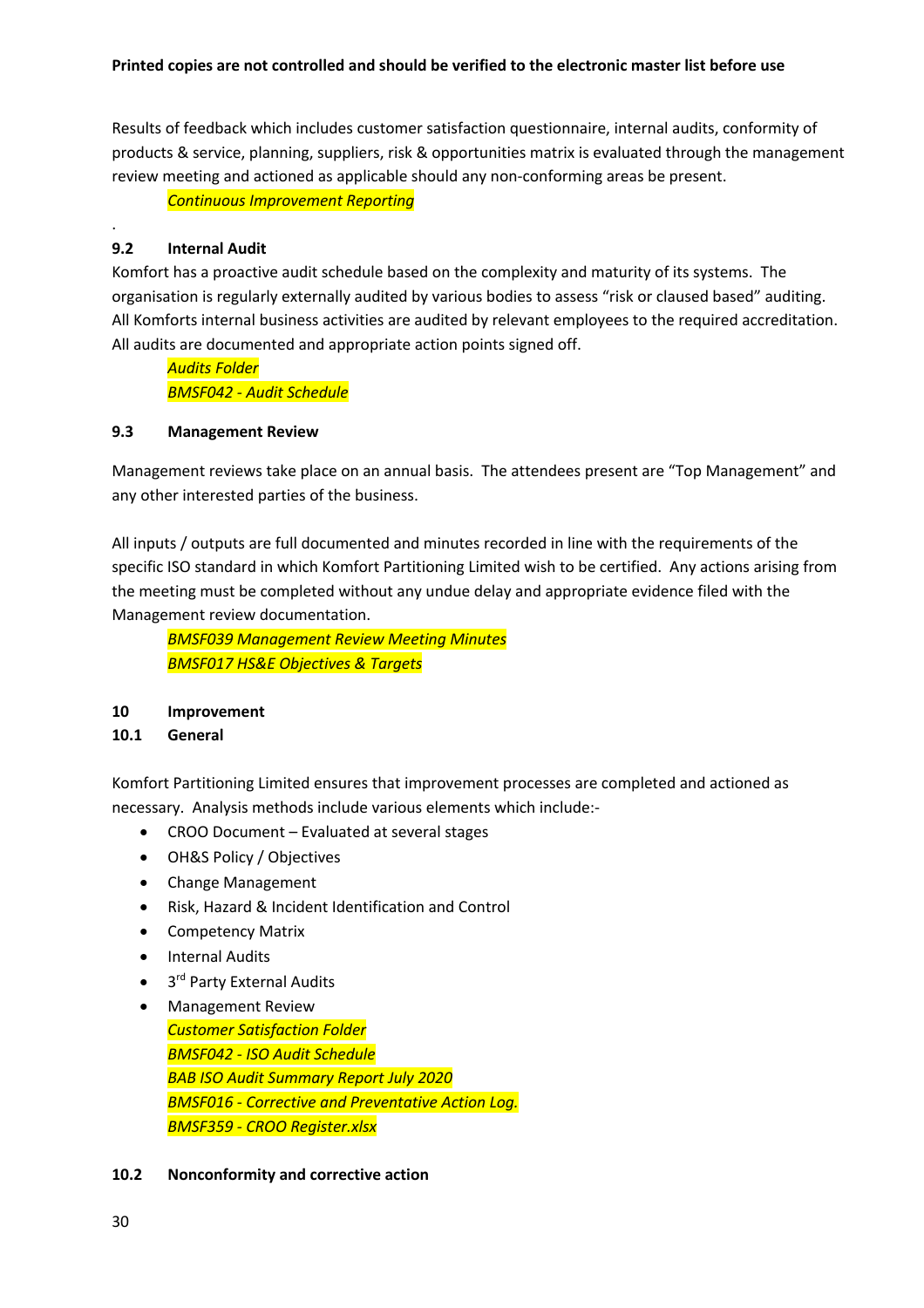#### **Printed copies are not controlled and should be verified to the electronic master list before use**

Should a nonconformity occur, including those arising from complaints, internal audits & external 3<sup>rd</sup> part assessment Komfort Partitioning Limited designate the appropriate "Top Management" representative to ensure that corrective action including root cause analysis is completed and implemented to avoid any further occurrences. This is then analysed and reported through the continuous improvement portal.

Should any non-conformance occur then the internal audit report / non-conformance report must be completed to ensure that a full analysis of the problem is resolved. Should any changes to the Business Management System, Products or Services be required then the "Planning changes" document shall also be completed.

## Incidents

Komfort has a process in place to investigate incidents. This process includes the determination not only for the immediate causes, but also the underlying or root causes and to develop corrective actions to prevent recurrence. The aim of an investigation should not be to apportion blame.

Incidents, including near misses, are investigated, so that recurrence or escalation into more serious incidents can be prevented.

The corrective action plan summary must be completed, as this then forms part of the Management Review meeting.

*BMSF042 - ISO Audit Schedule BMSF016 - Corrective and Preventative Action Log. Corrective and Preventative reporting (CIR)*

## **10.3 Continual Improvement**

Continual Improvement will be ongoing through various elements of the Business Management System which is encompassed within this document. The list below is not exhaustive:-

- Management Review
- Risk & Opportunities Analysis Evaluated at several stages (clause 5.1, 6.1)
- Quality Policy / Objectives
- Environmental Policy / Objectives
- Security Policy / Objectives
- Planning of Changes
- Competency Matrix
- Customer Satisfaction
- Production & Service Provision (Supplier Evaluation)
- Internal Audits
- 3<sup>rd</sup> Party External Audits